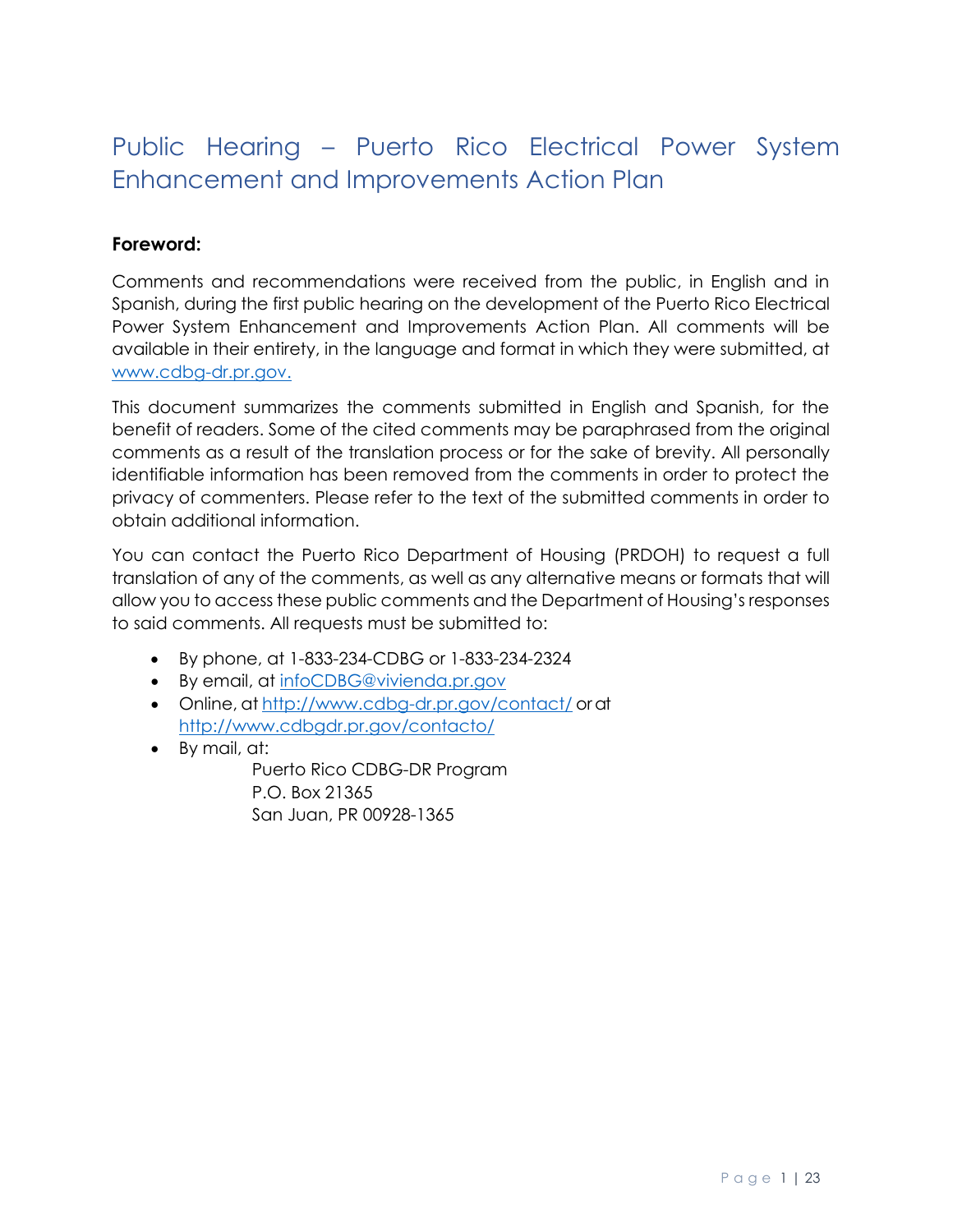# **Public Comments: Table of Contents**

| Public Hearing – Puerto Rico Electrical Power System Enhancement and Improvements |  |
|-----------------------------------------------------------------------------------|--|
|                                                                                   |  |
|                                                                                   |  |
|                                                                                   |  |
|                                                                                   |  |
|                                                                                   |  |
|                                                                                   |  |
|                                                                                   |  |
|                                                                                   |  |
|                                                                                   |  |
|                                                                                   |  |
|                                                                                   |  |
|                                                                                   |  |
|                                                                                   |  |
|                                                                                   |  |
|                                                                                   |  |
|                                                                                   |  |
| Comment: Instituto de Competitividad y Sostenibilidad Económica de PR 14          |  |
|                                                                                   |  |
|                                                                                   |  |
|                                                                                   |  |
|                                                                                   |  |
|                                                                                   |  |
|                                                                                   |  |
|                                                                                   |  |
|                                                                                   |  |
|                                                                                   |  |
|                                                                                   |  |
|                                                                                   |  |
|                                                                                   |  |
|                                                                                   |  |
|                                                                                   |  |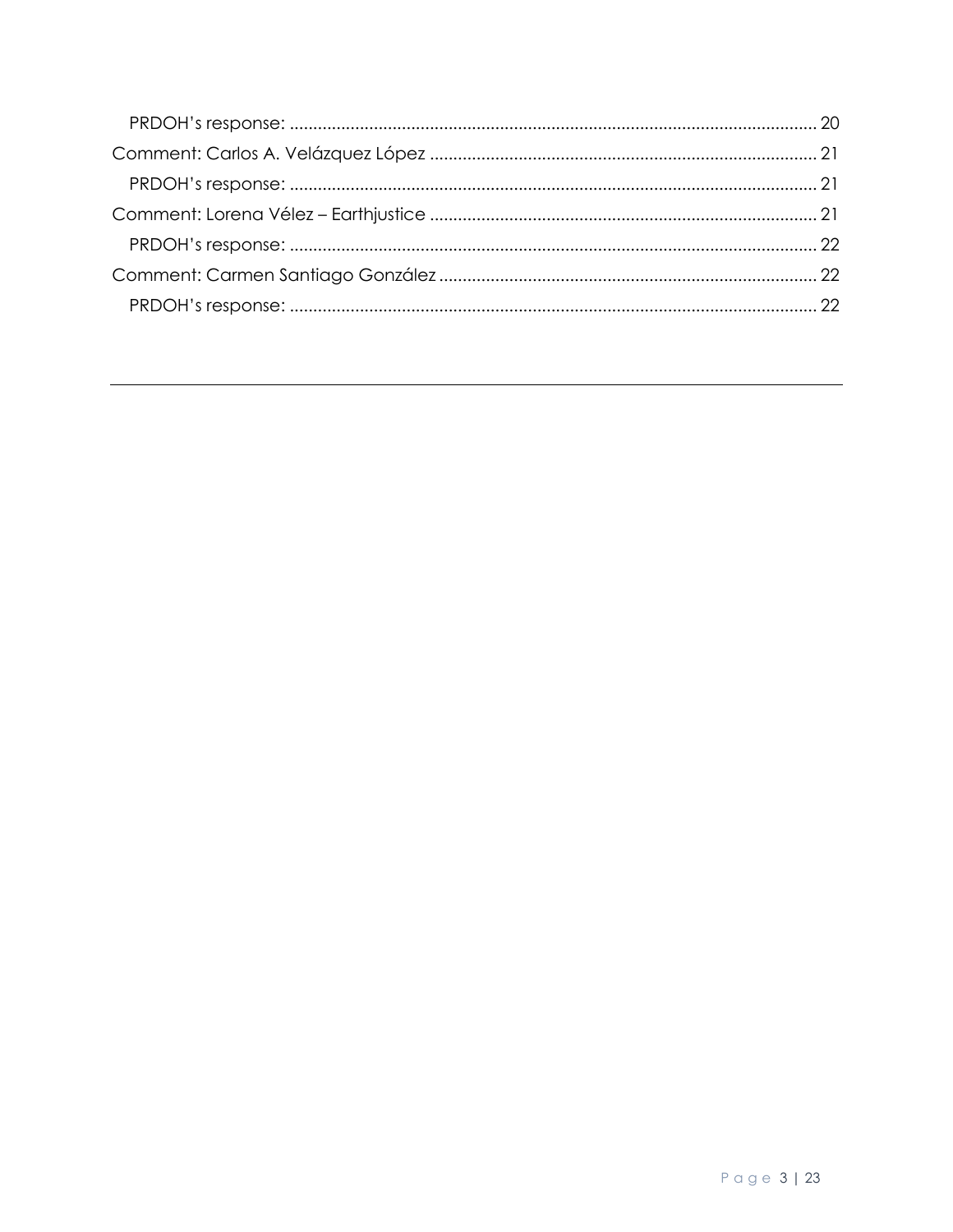## <span id="page-3-0"></span>Comment: Martí Grant Management | Raquel Martínez

*"MRS. MARTI WANTS AN INVITATION TO PARTICIPATE IN THE MIT GRANT MANAGEMENT SERVICES BID CONFERENCE. SHE NEEDS FOR THE DATE SCHEDULED FOR SAID BID TO BE UPDATED."*

#### <span id="page-3-1"></span>PRDOH's response:

We thank you for your participation in this public hearing on the development of the Puerto Rico Electrical Power System Enhancement and Improvements Action Plan.

For more information regarding CDBG-MIT Program processes, you can access the CDBG-MIT website at [https://cdbg-dr.pr.gov/cdbg-mit/,](https://cdbg-dr.pr.gov/cdbg-mit/) or [https://cdbg](https://cdbg-dr.pr.gov/en/cdbg-mit/)[dr.pr.gov/en/cdbg-mit/](https://cdbg-dr.pr.gov/en/cdbg-mit/) for the English version.

To access the Notice of Fund Availability (NOFA) catalog, you can visit the CDBG website at <https://cdbg-dr.pr.gov/oportunidades-de-fondo/> in Spanish or [https://cdbg](https://cdbg-dr.pr.gov/en/funding-opportunities/)[dr.pr.gov/en/funding-opportunities/](https://cdbg-dr.pr.gov/en/funding-opportunities/) in English.

## <span id="page-3-2"></span>Comment: AMANESER 2025

*"The federal government is allocating an unprecedented amount of money aimed at improving and transforming Puerto Rico's electric system. In the case that is the subject of these public hearings, 1.9 billion dollars will be allocated. This is in addition to at least 9.6 billion dollars that have been allocated by FEMA for the rehabilitation and transformation of the [electric] system and which will be channeled through PREPA.* 

*There is general consensus in the country that we must move towards energy from renewable sources as soon as possible. This has been the mandate established in the Puerto Rico Energy Public Policy Act, which provides that 100% of our energy must come from renewable sources by 2050. This same Act requires that by 2025 40% [of our energy] be produced by renewable sources. Today, with 2021 coming to an end, only slightly over 3% or our energy is produced by renewable sources.*

*The transformation of the electric power system in order to make it more resilient and to meet the Energy Public Policy goals involves several aspects that need to be addressed in a systemic manner. In the long term, it calls for the replacement of the entire fossil fuelbased system and its large and centralized generating units with new systems based on*  renewable and distributed sources with a solid storage framework. This will require *substantial investment and its completion will take over a decade.* 

## *In the medium term, sufficient renewable energy capacity must be installed and put into operation in order to allow the entire country to be sufficiently resilient to face a natural event, such as a hurricane like Maria or the 2020 earthquakes.*

*However, none of the strategies focused on these timescales will put an end to the pain and anguish of the most vulnerable communities that are constantly facing uncertainty*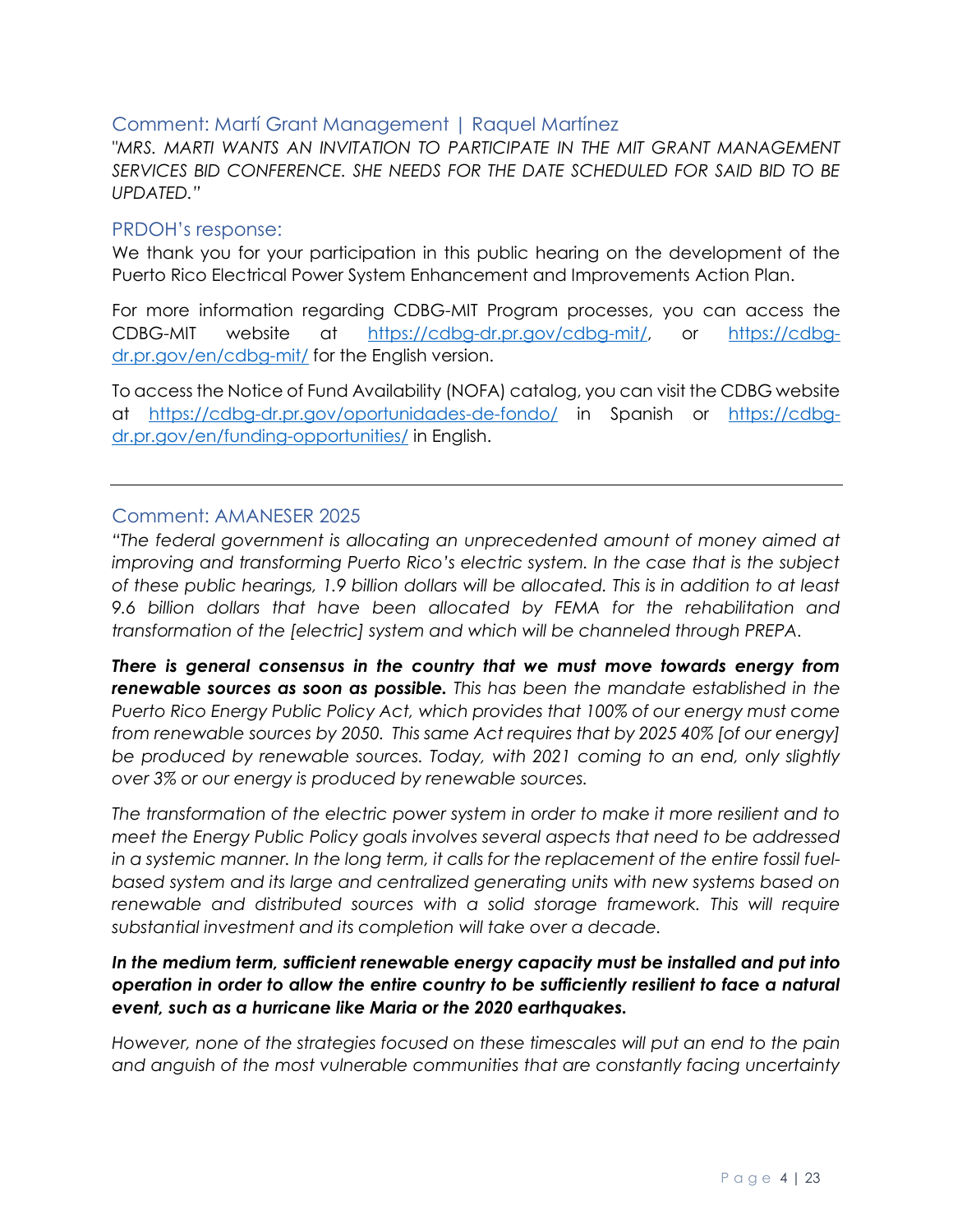*as to whether they will be hit this year by a hurricane, by an earthquake, or by the blackouts that have become more frequent and prolonged over the last few months.* 

*After Hurricane Maria struck the island, hundreds of thousands of citizens from all Puerto Rico were left without electricity for several months; in some cases, for up to one year. The proposed strategies fail to address this issue in an effective manner, with the urgency required and at the necessary scale. The measures to provide energy security to the most vulnerable is an urgent task that requires approaches other than the strategies proposed in the IRP to upgrade the grid or the generation system.* 

*This is imperative to reduce costs and to ensure its fast implementation; but most importantly, with each year that goes by without solving the problem of energy security for the most vulnerable we risk facing another tragedy as the one caused by [Hurricane] Maria.*

*AMANESER 2025 has been successfully promoting this type of solution over the last 3 years. Our approach will allow for an immediate solution to the problem of energy security for the most vulnerable, while working on the transformation in the medium and long term.* 

*AMANESER 2025 promotes the development of systems to provide immediate energy security to low- and moderate-income residential areas. This currently include off-grid systems with approximately 2 kW of power and 5-6 kWh battery capacity. These systems are provided at an extremely low cost, less than half of the full cost, with enough power to cover all the critical loads of an average home. Since the model includes the engagement of the community and of an electrician certified in solar installations throughout the entire process, it not only reduces costs, but also generates a cultural change that involves training on renewable energy and climate change. Experience shows that a new awareness towards a more responsible energy consumption is created.* 

*This is the first stage of a model that includes the creation of community microgrids and municipal cooperatives to transform the country's electric system in an organic manner.* 

*In order to leverage this type of model, we specifically propose the following:* 

- *1. That the funds be used to promote energy security for vulnerable communities, as determined by:*
	- *a. Their economic status (low and moderate income)*
	- *b. The time it took for them to be reconnected to the grid after Hurricane Maria*
	- *c. Any other objective community vulnerability criterion.*
- *2. The models to be implemented must provide said security in a short period of time. The processes to identify, recruit, and train residents until the systems are installed must take place during the same year.*
- *3. These models must be:*
	- *a. Simple, in order to allow for a meaningful participation of the residents in their implementation.*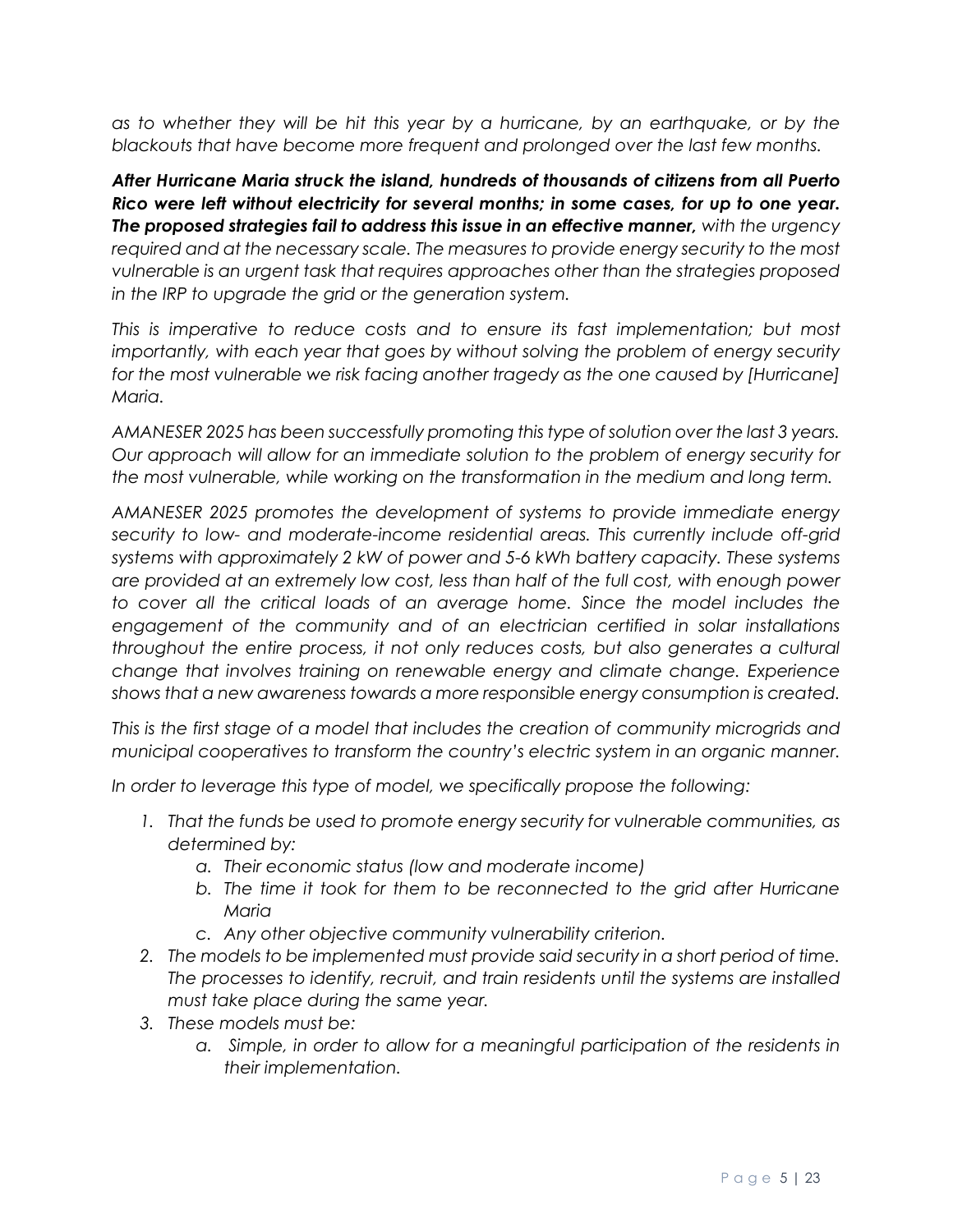- *b. Replicable, so that they may be implemented in many places with minimal variations.*
- *c. Scalable, so that they may be installed in stages and scaled up in an organic manner. The system installed during the first stage to provide immediate energy security must increase the grid's resiliency and must be compatible with the subsequent creation of microgrids or systems connected to the grid.*
- *4. The fund distribution strategy must promote partnerships among municipalities, communities, and organizations that are working collaboratively to provide energy security to residents in a cost-effective manner.*

*AMANESER 2025 is working with groups in 9 municipalities. Equipment has been installed in five of these municipalities and we will begin to work in two other municipalities next month. If we were supported by CDBG funds, we could install 500 additional systems over the next 3 years at a cost of \$3.5 million.*

*The table below shows 4 scenarios based on the percentage of the 1.9 billion to be allocated for the installation of systems based on the community models we are proposing. Each allocation level includes 2 scenarios based on the contribution of CDBG funds and the contribution of residents. Each scenario considers how many systems would be installed if 100% of the money came from CDBG funds, while sub-scenario B shows that 50% of the money comes from the residents.* 

| SCENARIOS FOR THE USE OF FUNDS |      |                      |                 |                   |                |              |  |  |
|--------------------------------|------|----------------------|-----------------|-------------------|----------------|--------------|--|--|
|                                |      |                      | 100% CDBG Share |                   | 50% CDBG Share |              |  |  |
|                                | $\%$ | <b>Total Funds</b>   | S/EA            | <b>Homes</b>      | S/EA           | <b>Homes</b> |  |  |
| Scenarios 1 & 1B               |      | 100% \$1,920,000,000 | \$7,000         | 274,286           | \$4,200        | 457,143      |  |  |
| $\sf{Scenarios 2 & 2B}$        | 75%  | \$1,440,000,000      | \$7,000         | 205,714           | \$4,200        | 342,857      |  |  |
| Scenarios 3 & 3B               | 50%  | \$960,000,000        | \$7,000         | $ 137,143\rangle$ | \$4,200        | 228,571      |  |  |
| $\sf \$ Scenarios 4 & 4B       | 25%  | \$480,000,000        | \$7,000         | 68,571            | \$4,200        | 114,286      |  |  |

*We appreciate the opportunity to participate and to contribute on this important matter."*

## <span id="page-5-0"></span>PRDOH's response during the public hearing**:**

CDBG-DR funds for the enhancement of the Puerto Rico's electric grid could be used for community projects that provide resiliency to the electric system. In order to qualify, the community project may collectively integrate the average critical loads of all homes in order to supply energy to the entire community. This can be done by means of a microgrid that will supply all the proposed homes. The project must fulfill all the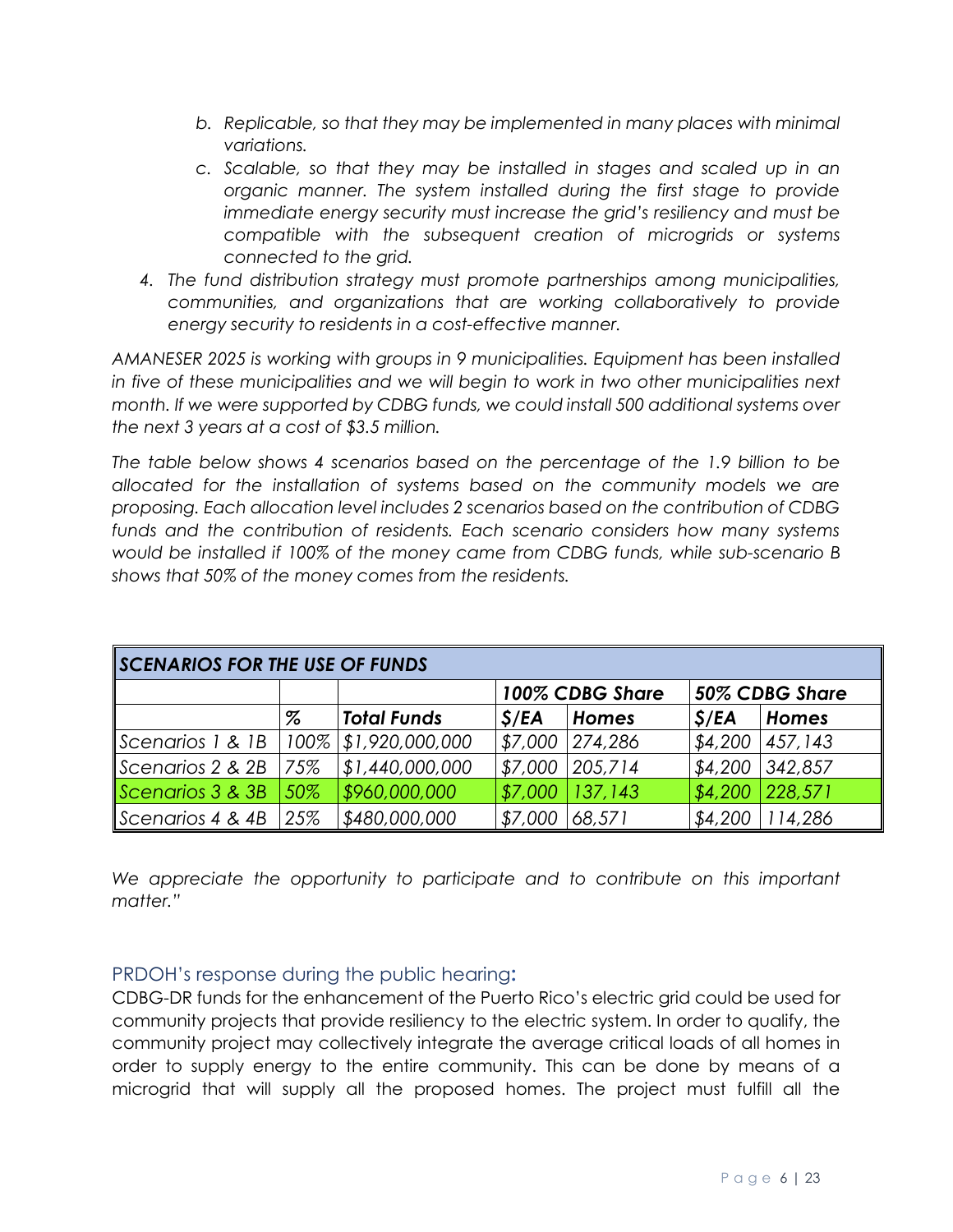requirements of the program, as published in the Electrical Power System Enhancement and Improvements Action Plan. In addition, it is important to emphasize that mitigation funds for resilient energy systems for individual homes are available under the CDBG-MIT Action Plan. For more information about this program, please visit the CDBG-DR webpage, under the CDBG-MIT section, which is available in English and in Spanish at: <https://cdbg-dr.pr.gov/en/cdbg-mit/> and [https://cdbg-dr.pr.gov/cdbg-mit/.](https://cdbg-dr.pr.gov/cdbg-mit/) We appreciate your recommendations regarding the technical requirements for the systems.

## <span id="page-6-0"></span>Comment: Digmarie Alicea-Santana

*"Note: I am part of the working group for the recovery of Puerto Rico. I want to attend the hearings as a listener, in order to gain fuller knowledge on the processes being carried out and on the interest of participants on key recovery issues. Thank you."*

## <span id="page-6-1"></span>PRDOH's response:

PRDOH appreciates your enthusiasm and your desire to become part of this process. Promoting civic engagement and ensuring that citizens' ideas are taken into consideration during the process for the development of the Action Plan is particularly important to PRDOH. Any interested individual or entity has the right to access and participate in these public hearings on the Puerto Rico Electrical Power System Enhancement and Improvements Action Plan. This first public hearing, which was held on October 20, 2021, was recorded and will be posted on the CDBG-DR web page and on YouTube, at: [https://www.youtube.com/watch?v=mYNkugnEujM.](https://www.youtube.com/watch?v=mYNkugnEujM)

PRDOH will hold a second public hearing on the Puerto Rico Electrical Power System Enhancement and Improvements Action Plan following the publication of the draft action plan on the CBDG-DR website, where you will have the opportunity to participate and submit your comments. For more information about the plan, you can visit the following webpage, which is available in Spanish, at [https://cdbg-dr.pr.gov/plan-de](https://cdbg-dr.pr.gov/plan-de-accion-de-red-de-energia/)[accion-de-red-de-energia/](https://cdbg-dr.pr.gov/plan-de-accion-de-red-de-energia/) or in English, at [https://cdbg-dr.pr.gov/en/power-grid](https://cdbg-dr.pr.gov/en/power-grid-action-plan/)[action-plan/.](https://cdbg-dr.pr.gov/en/power-grid-action-plan/)

## <span id="page-6-2"></span>Comment: Jeanine Neipert

*"I have no comments at this time."*

## <span id="page-6-3"></span>PRDOH's response:

Once the Puerto Rico Electrical Power System Enhancement and Improvements Action Plan is published on the CBDG-DR website, a 45-day period will be established for individuals, entities, or other agencies to submit their comments on the plan.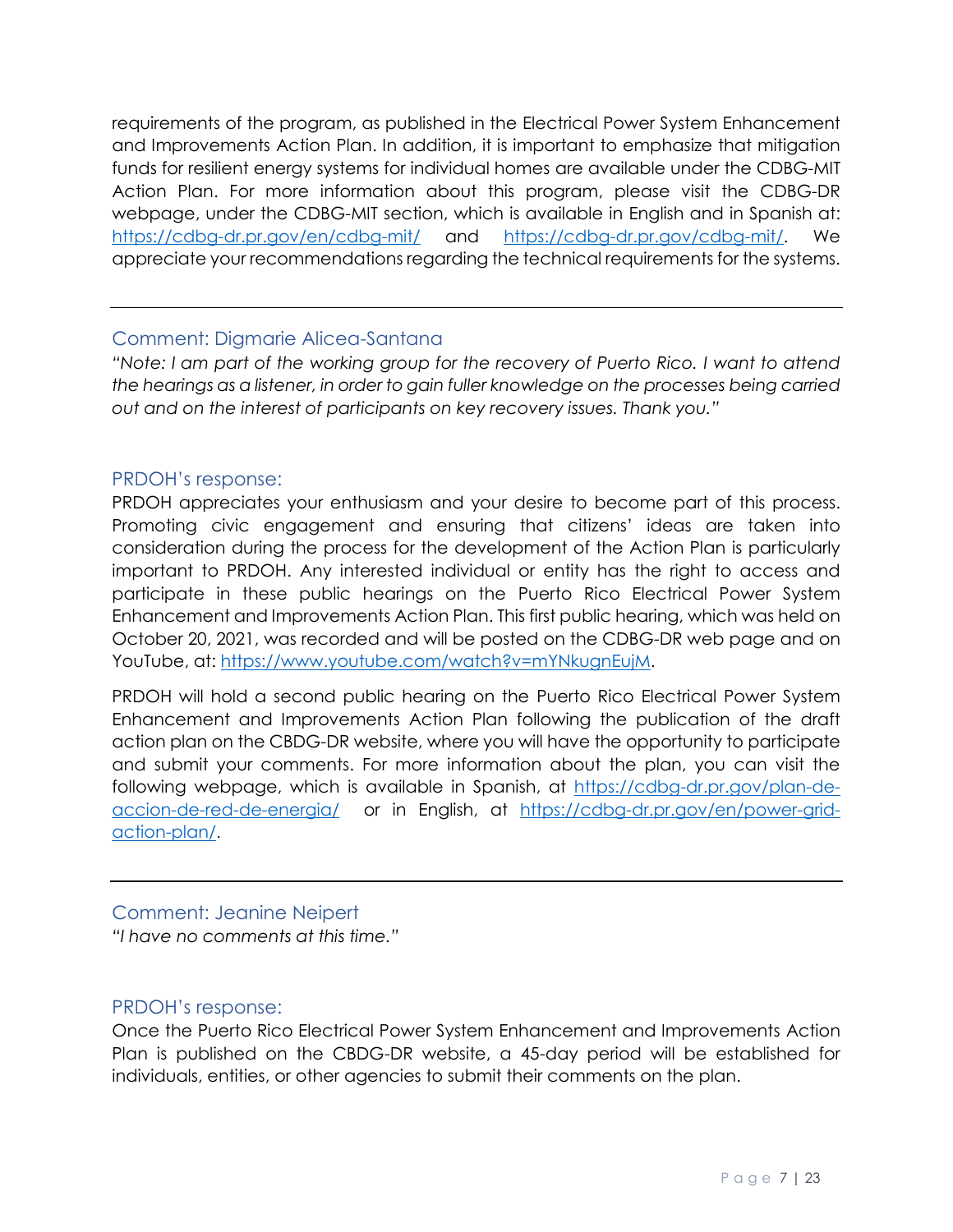To stay up to date with the plan's development process, you can visit the following webpage, which is available in Spanish at [https://cdbg-dr.pr.gov/plan-de-accion-de](https://cdbg-dr.pr.gov/plan-de-accion-de-red-de-energia/)[red-de-energia/](https://cdbg-dr.pr.gov/plan-de-accion-de-red-de-energia/) or in English, at <https://cdbg-dr.pr.gov/en/power-grid-action-plan/>.

## <span id="page-7-0"></span>Comment: Madeline Candelaria

*"Greetings: The people who participated in the FEMA Sheltering and Temporary Essential Power Program ["Tu Hogar Renace"] were provided partial and temporary assistance, which left a great unmet need. Some were also affected by the earthquakes. A sector of this population are people who are still in need of assistance for several reasons. That was my case; I need assistance for the optimization of the power grid, which will help me address different economic, health, education, and other situations. I also have a family member with breathing problems who needs respiratory therapy. I suggest that an opportunity be offered to these cases by requesting evidence, such as medical evidence and/or a case number from "Tu Hogar Renace" or from any other natural disaster."*

## <span id="page-7-1"></span>PRDOH's response during the public hearing:

"Thank you very much, Mrs. Candelaria, for your interest in this public hearing and in the CDBG-DR funds. We are aware of the needs that have arisen in our communities as a result of the earthquakes of 2019 and 2020. The Puerto Rico Department of Housing has an Action Plan for Earthquakes approved by the HUD. We encourage you to visit our website and explore this Plan, which contains detailed information on eligible municipalities, as for the Electrical Power System Enhancement and Improvements Action Plan, it focuses on system improvements to the power grid and at the community and critical facility level. Individuals and homes may receive solar panels and batteries for critical energy needs under the Community Energy and Water Resilience Installations Program (CEWRI). We are currently working with eligible families under the Home Repair, Reconstruction, or Relocation Program (R3). However, mitigation funds are available for resilient energy systems for individual homes under the CDBG-MIT Action Plan. For more information regarding this program, please visit the CDBG-DR website, under the CDBG-MIT section."

## <span id="page-7-2"></span>Comment: Nuclear Alternative Project

*"Recently, the Nuclear Alternative Project (NAP), an organization with whom Humanistas de Puerto Rico collaborates, published that they had identified two potential locations*  for the installation of a nuclear plant for power generation. This has generated great *interest and positive comments, as well as particularly negative reactions steeped in fear and misinformation.*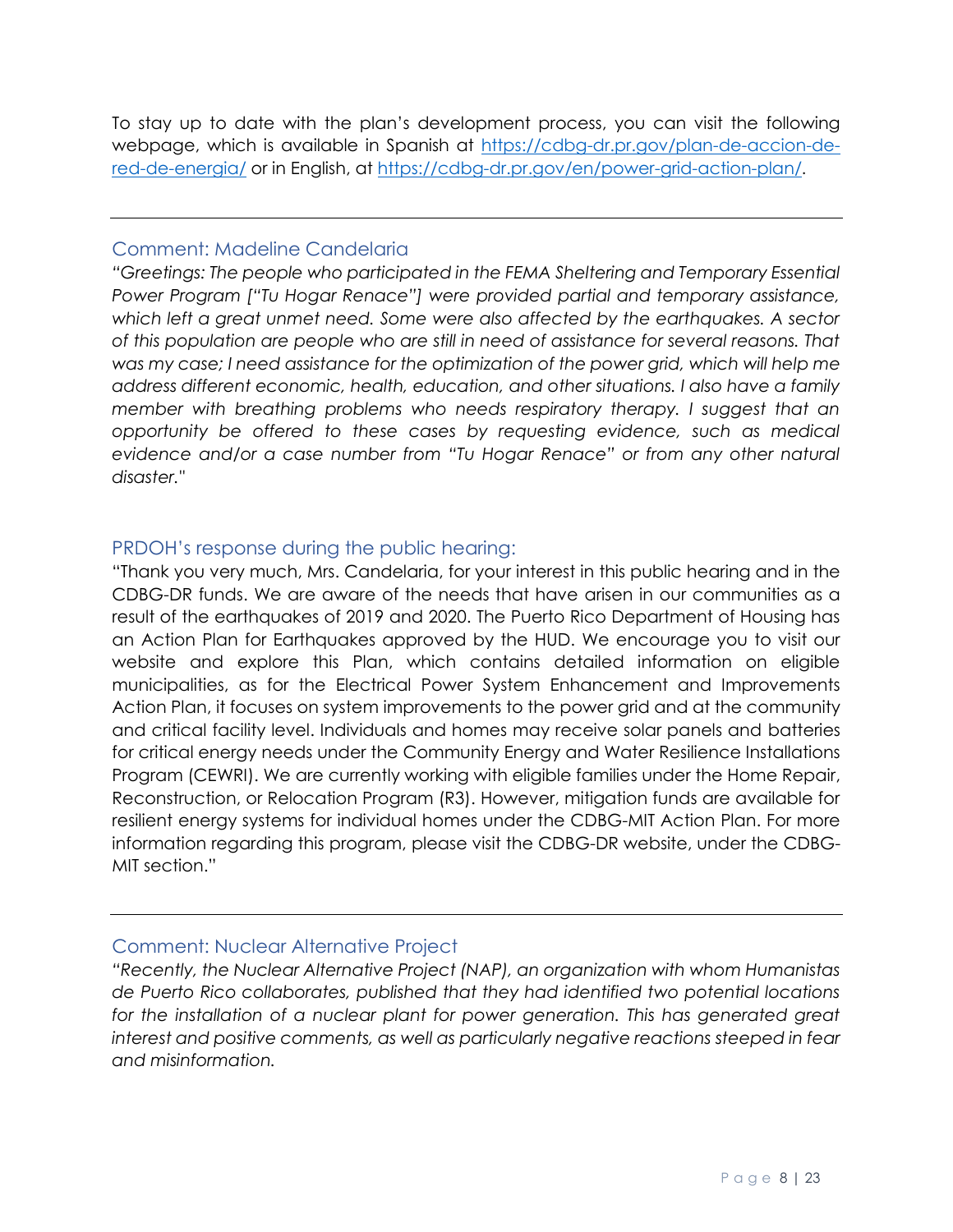*We also found that people were curious about the subject, since the issue of power generation has become increasingly important on the Island in the face of climate change, as well as the loss and closure of power plants in Puerto Rico. Most of the energy is produced by burning fossil fuels that cause greenhouse gas emissions, such as carbon dioxide, methane, and other substances that contribute to global warming and environmental pollution. The conversation regarding how to mitigate or solve these problems has generally revolved around the promotion of alternative power sources that are dependent on the weather, such as photovoltaic panels and windmills. The use of hydroelectric power has been discussed, although to a lesser extent.* 

*Our organization has talked publicly and openly about the suitability of generation by nuclear power plants since at least 2014. The conversations we have had on this subject have changed over time, from strict opposition to these power plants, to interest in them, to gaining support from a substantial number of people. This is due to our efforts to educate the population through our publications and our informal partnership with the NAP for about 3 years. They emphasize on the technical aspects of these power plants because that is their area of expertise, while Humanistas de Puerto Rico stresses the practical aspects and benefits of this type of power generation.* 

*We have always noted that opposition to these power plants is usually based on incorrect or unfounded perceptions regarding the damages caused by old, traditional models in other countries (Chernobyl, Fukushima, and Three Mile Island), the confidence that solar or wind power is less polluting and more reliable, and, notably, a massive distrust in the ability of our public institutions, such as the Puerto Rico Electric Power Authority and the Island's government itself. We have also witnessed the antagonism from politicians who, in fact, introduced bills to prohibit these power plants for many years and, surprisingly, from environmental activist organizations. In short, the subject has generated a heated debate among the people, which encourages us to continue our work to inform the public.* 

*Our position in favor of the nuclear alternative is based on the mountains of reliable information available on them, in addition to the data and the support provided by the NAP, which is composed of young Puerto Rican professionals who work on this. Therefore, we rely on their expertise. This is what we know so far:*

*1)* Nuclear generation does not emit any greenhouse gases from the production of *energy.* 

*2) The "smoke" seen in the pictures of nuclear reactors is nothing but steam.* 

*3) The mining and manufacturing required to produce photovoltaic panels is highly polluting and ethically problematic; they are not hurricane-resistant and need to be installed on flat terrain, usually agricultural land, if they are to be connected to the power grid.* 

*4) There are currently no reasonable industrial mechanisms for the recycling of photovoltaic panels. The existing systems have a high-power consumption and depend*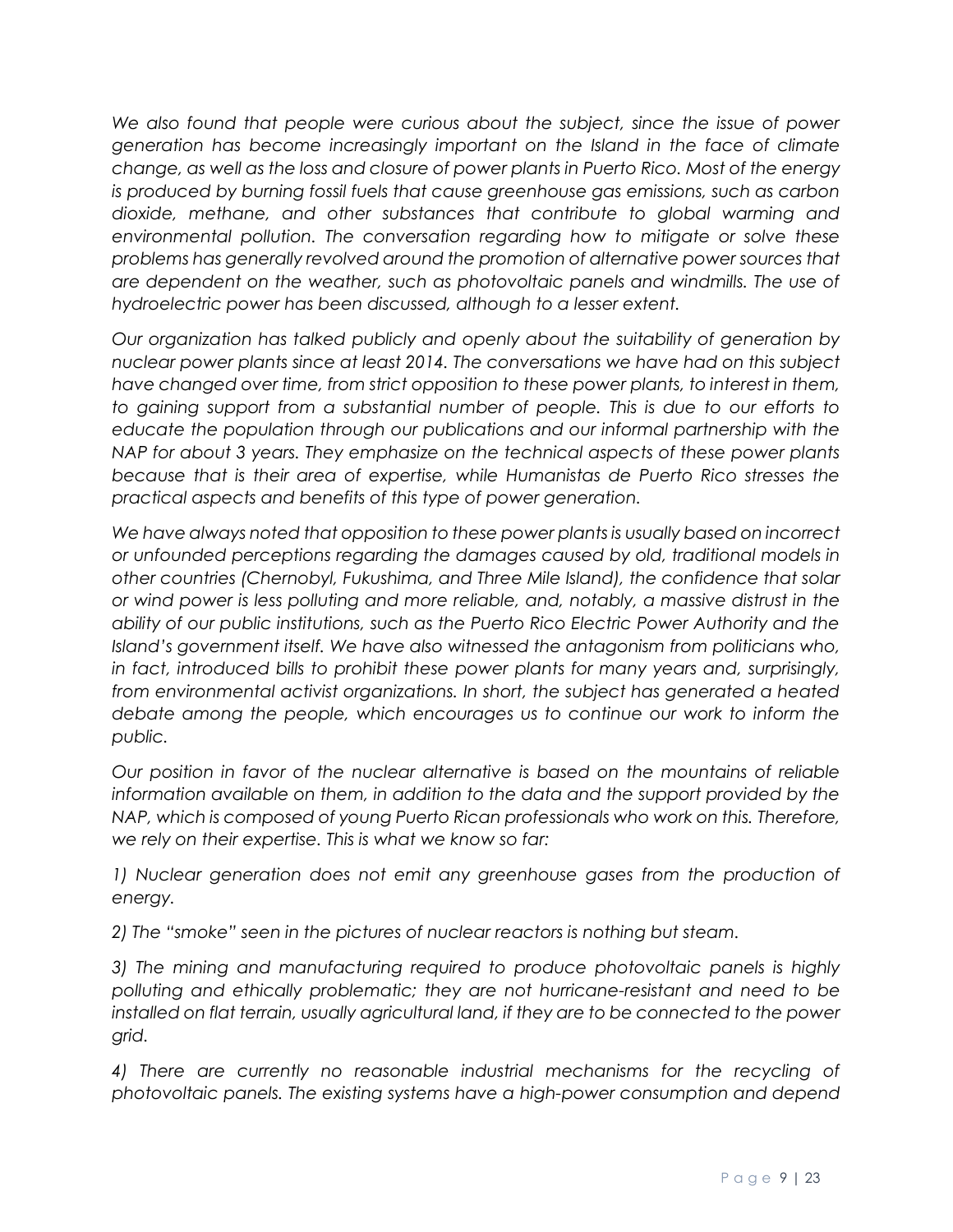*on the market value of some of its components. It would be best if this is done in a way that allows for the extraction and resale of these components in an economically feasible manner, something that needs to be technologically developed for now.* 

*5) The wind does not blow all the time and there is no sunshine during half day or when it is cloudy.* 

*6) Wind turbines require vast amounts of lubricants, are not hurricane-resistant, and are not recyclable.* 

*7) Wind and solar sources require secondary backup systems when they are not producing electricity. This is usually handled with batteries in houses and small structures.*  In the case of the power grid, backup is provided by the burning of fossil fuels, such as *natural gas, diesel, or coal. In other words, power generation at the commercial level using sun and wind systems reinforces and perpetuates the burning of fossil [fuels], it does not reduce or eliminate it.* 

*8) The [nuclear] reactors that are used today are safe and reliable. In the countries where they are being used, they are complying with the Tokyo [sic] agreements for the*  reduction of gas emissions that exacerbate climate change. Many of these nuclear *reactors have been operating for decades, while others are in the process of extending their service life with certifications that can extend their useful life to up to 80 years.* 

*9) The [nuclear] reactors we are proposing for use in Puerto Rico are 3rd and 4th generation small modular reactors (SMR), which are safer and can be installed in spaces as small as "una cuerda" [Puerto Rico's unit area measurement of 3,930 m<sup>2</sup> approximately one acre]. Their passive safety design prevents them from exploding and prevents the fuel from melting. Once the nuclear source is exhausted, the entire unit is removed, and a new unit is installed in the same place. They are resistant to hurricane winds, earthquakes, and flooding.* 

*10) There is an imperative worldwide need for electricity to be affordable and safe for the environment and, so far, nuclear [energy] is the best form to energize and to meet these parameters. We invite the news media, commentators, politicians, and the general public to discuss all their questions or concerns regarding nuclear energy with us or with NAP professionals and we urge them not to provide misinformation or to promote irrational panics over this subject. The nuclear alternative is not perfect and tends to be costly in the short run, but it should not be flatly rejected, since it certainly causes much less pollution than the renewable [sources] proposed for Puerto Rico, it does not require secondary backup from batteries or fossil fuels and require little space to operate. Humanistas de Puerto Rico is a nonprofit organization that follows a humanistic philosophy and considers ethics, science, reason, freedom of thought, and compassion as the best principles to create a better world."*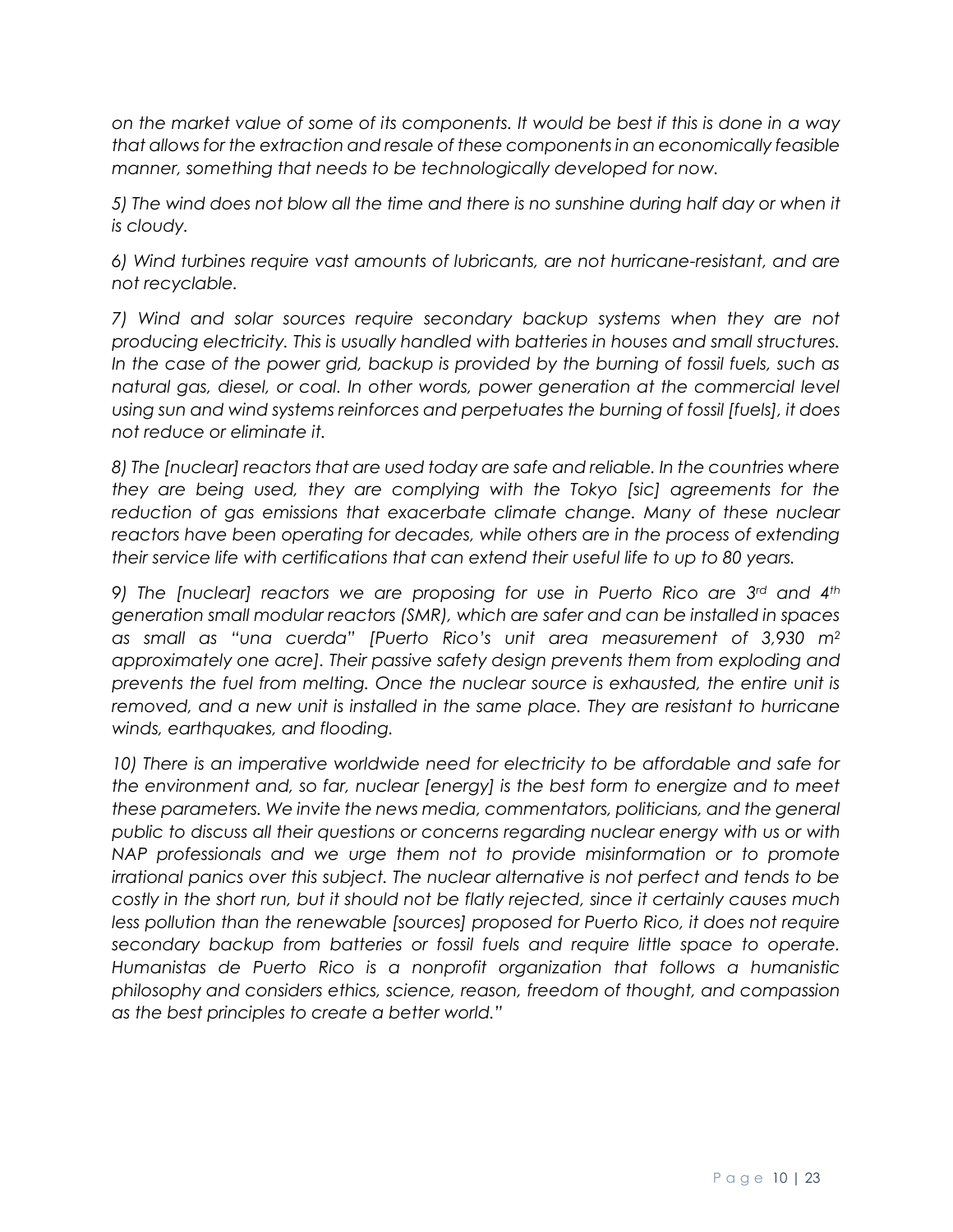## <span id="page-10-0"></span>PRDOH's response:

Thank you for your presentations regarding the development of the Puerto Rico Electrical Power System Enhancement and Improvements Action Plan. The projects that will be funded with these funds shall meet the requirements established by the HUD in the Federal Register, as well as all applicable local and federal laws and regulations. PRDOH considers civic engagement and the contributions from all entities, agencies, or organizations during the development of this energy plan to be of utmost importance. PRDOH and its team will take your presentations into consideration while exploring and developing alternatives for the use of these CDBG-DR funds for the optimization of the power grid.

## <span id="page-10-1"></span>Comment: Hispanic Federation [Summarized Comment]

*"On June 22, 2021, the Department of Housing and Urban Development (HUD) published a \$1,932,347,000 (\$1.93 billion) allocation for the optimization of Puerto Rico's electric system (86 FR 32681). As required by the federal notice of fund allocation, on October 20, 2021, the Puerto Rico Department of Housing (PRDOH) will hold the first public hearing on the Puerto Rico Electrical Power System Enhancement and Improvements Action Plan (Action Plan). To this end, the Hispanic Federation submits the following comments to the Action Plan.* 

*In short, Hispanic Federation requests the following from PRDOH:*

- *The Action Plan must ensure access to resilient and affordable solar energy for vulnerable and low-income families and communities, in accordance with the national objective governing the allocation of funds.*
- *PRDOH cannot automatically accept the matching of funds for the 10-year Plan proposed by the Puerto Rico Electric Power Authority (PREPA) and LUMA Energy, LLC (LUMA). On the contrary, it must ensure that the use of the \$1.93 billion in funds complies*  with the energy public policy established under Act 17-2019, the Puerto Rico Energy *Public Policy Act, as amended, to achieve a 100% transition to renewable energy by the year 2050. This, in alignment with its own CDBG-MIT Action Plan.*
- *The Action Plan must prioritize the integration of decentralized rooftop solar systems with energy storage, protecting agricultural land and areas of high ecological value.*

## *HUD Allocation Notice and the requirement of alignment with the CDBG-MIT Action Plan*

*HUD's notice regarding the allocation of \$1.93 billion in CDBG-DR funds states that these*  funds offer a unique and significant opportunity to mitigate disaster risks in the electric *system and improve the reliability, resilience, efficiency, and sustainability of the grid. Section V.A.2.a. (10) of the notice of fund allocation requires the Action Plan to be in line with the CDBG-DR and CDBG-MIT Action Plans.*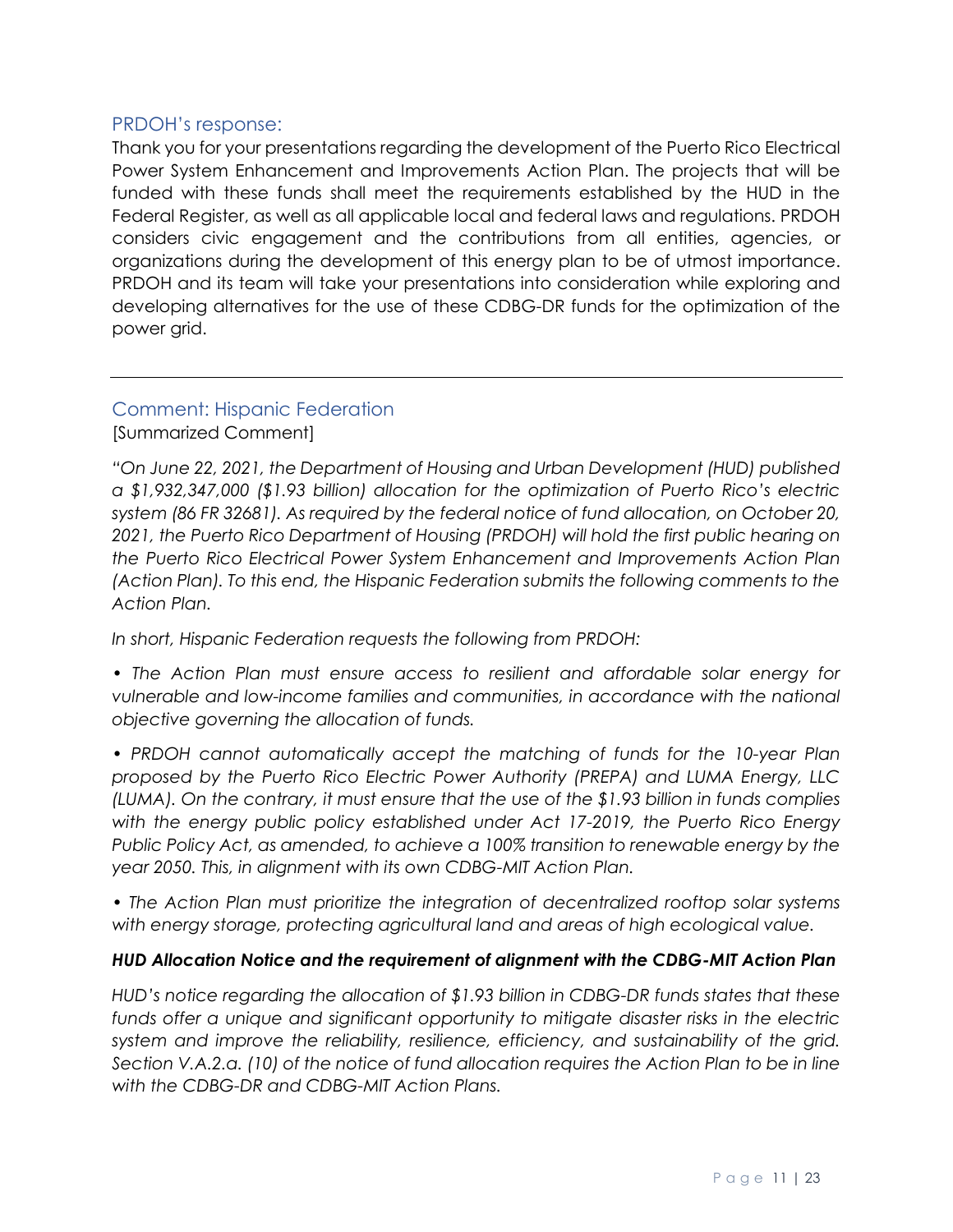*In the CBDG-MIT Action Plan, PRDOH acknowledges that "[h]istorically there has been disconnection between legislation passed by the Government of Puerto Rico and planning and implementation by the public corporation PREPA. PREPA's adoption of the reform in Act 17, 2019, Puerto Rico Energy Public Policy, 29 LPRA § 1141 is uncertain." See, CDBG-MIT Action Plan approved on April 19, 2021, p. 175. Therefore, this new Action Plan must prioritize alignments with the CDBG-MIT Action Plan that will promote the goal of real resiliency and 100% renewable energy by the year 2050.*

## *Let Us Humanize Energy*

*Since 2017, when the electric system was totally destroyed and we lost over 3,000 people, we have witnessed how the electric system has been on the decline, thrusting our people into a race for survival. Today, power outages are increasingly frequent and last longer, endangering the lives of thousands of people who depend on energy for their subsistence. This is simply unacceptable, especially when it is a matter of political will, since the technology is available and the well-off are getting more access to energy with over one thousand monthly installations of rooftop solar systems with battery storage. Political decisions have turned access to this essential service into a social justice issue where only those with the economic means are able to address their basic needs.* 

*It is the government's responsibility to save lives, reduce poverty, and achieve social justice with the effective use of the \$1.93 billion for the optimization of Puerto Rico's power grid. For this reason, the Action Plan must ensure access to resilient and affordable solar energy for vulnerable and low-income families and communities in accordance with the national objective governing the allocation of funds.* 

## *Problems Posed by the Potential Matching of Funds under PREPA and LUMA's 10-Year Plan*

*The Federal Emergency Management Agency (FEMA) allocated around \$9.4 billion for the reconstruction of the power grid in Puerto Rico following the disasters of 2017. PREPA, along with LUMA, the operator of its transmission and distribution grid, have submitted a*  10-Year Plan for the use of these federal funds. This plan provides a general description *of where investments on the electric system will be made over the next 10 years. This plan is supposed to comply with both Act 17-2019 and the IRP.* 

*It has recently become known that PREPA and LUMA are counting on the \$1.93 billion considered in the Action Plan under evaluation as matching funds for the \$9.4 billion from FEMA and their 10-Year Plan.* 

*The 10-Year Plan is focused almost entirely on fossil fuel-based power generation, including natural gas. In the CBDG-MIT Action Plan, PRDOH rejected the integration of natural gas as an interim measure prior to investing in renewable energy.*

*The 10-Year Plan does not identify a single rooftop renewable energy project or battery storage projects at the residential level. It also fails to identify a clear plan directed towards the creation of community microgrids to address the needs of the most vulnerable, especially those who live in the most remote areas of Puerto Rico, given that they were the last to receive electricity service in the wake of Hurricanes Irma and Maria.*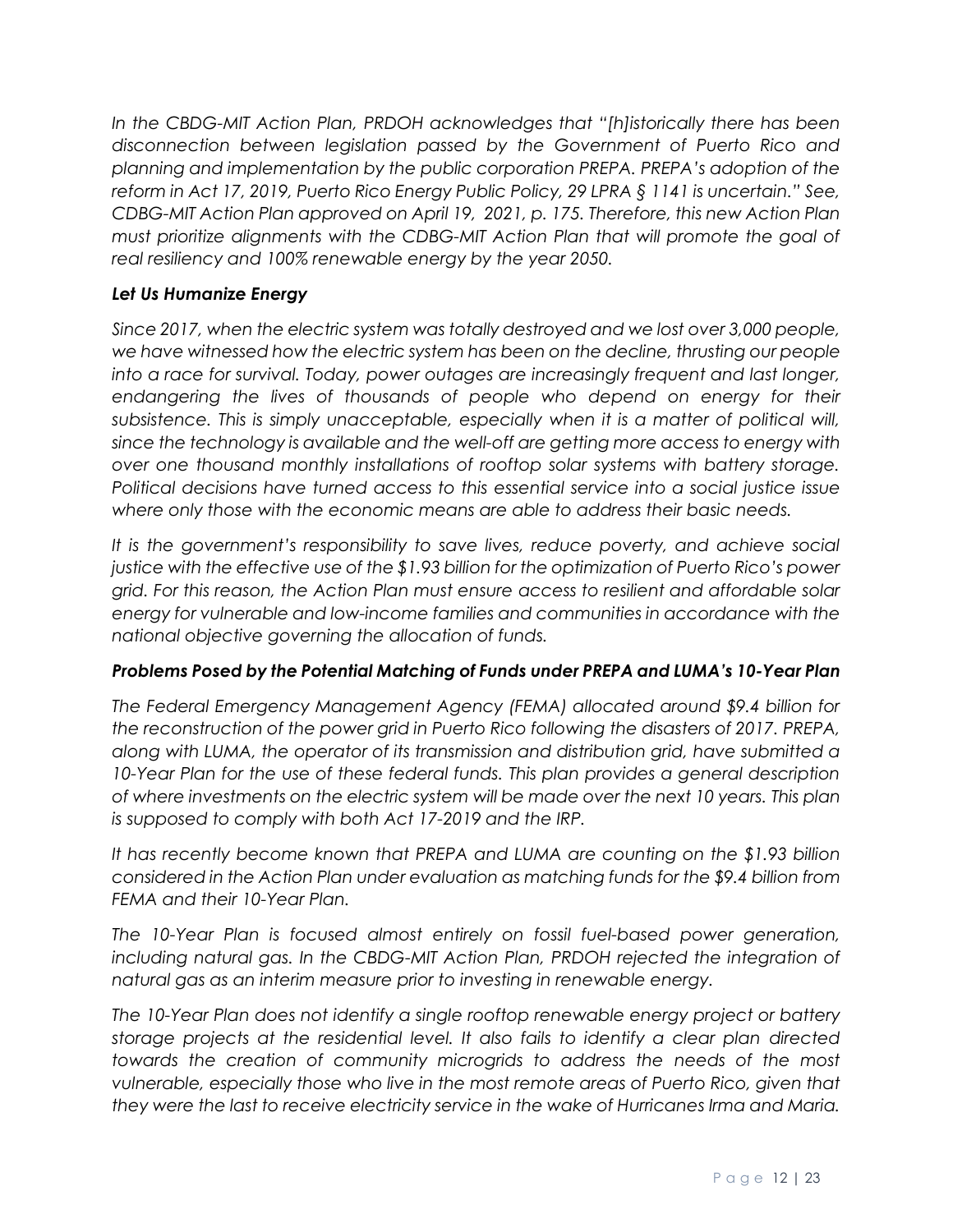*The 10-Year Plan also fails to meet the objectives of the notice of allocation of these CDBG-DR funds to provide the communities, especially the most vulnerable communities, with resilient energy.*

*The 10-Year Plan not only makes us vulnerable in terms of energy by forcing us to import 100% of our energy, but it also continues to contribute to and perpetuate the emission of greenhouse gases that have a negative impact on the environment and increase the effects of climate change. Due to the condition of the archipelago of Puerto Rico, this is something that should not be taken lightly; rather, all our public policies and investments should be aimed at mitigating the effects of climate change, which are becoming increasingly evident, particularly on the coasts of the islands.* 

*The 10-Year Plan submitted by PREPA and LUMA clearly fails to present a clear and concrete direction to meet the 100% renewable energy goal established under Act 17- 2019 and the IRP. On the contrary, it invests what little money it assigns to power generation to fossil fuel-based generation. Despite this noncompliance with the country's energy public policy, PREPA and LUMA intend to use the \$1.93 billion under evaluation in these comments as a match source for FEMA funds.* 

*For this reason, PRDOH should not automatically accept a match of funds for the 10-Year Plan proposed by PREPA and LUMA. Instead, they must ensure that the use of the \$1.93 billion in funds complies with the energy public policy of achieving a 100% transition to*  renewable energy by 2050. This, in alignment with its own CDBG-MIT Action Plan. *Meanwhile, the use of the \$1.93 billion should prioritize a transition toward resilient and affordable energy that will not perpetuate a centralized and vulnerable system that depends on fossil fuels.*

## *Resilience of Rooftop Solar Energy Systems with Battery Storage*

In the CDBG-MIT Action Plan, PRDOH acknowledges the vulnerability of our electric grid's *transmission lines, while it also acknowledges the resilience of solar energy systems.* 

*In a study titled "Puerto Rico Low-to-Moderate Income Rooftop PV and Solar Savings Potential," the U.S. Department of Energy (DOE) concludes that rooftop solar generation can technically cover all the residential consumption in Puerto Rico for all income levels. Meanwhile, a study titled "Puerto Rico Distributed Energy Resource (DER) Integration Study" from the Queremos Sol proposal, concludes that a system predominantly served by distributed solar energy is feasible, viable, and is highly likely to reduce general system costs. These studies show the need and the feasibility to prioritize the integration of rooftop solar energy systems with battery storage in order to meet the country's energy demand.* 

*Also, rooftop solar systems minimize the impact of the electrical infrastructure on agricultural land, thus promoting food security in our communities. They also minimize the impact on areas of high ecological value; therefore, rooftops are the best alternative to be prioritized. Furthermore, they reduce to the greatest extent possible the unnecessary costs entailed by transmission lines that increase the vulnerability of the grid.*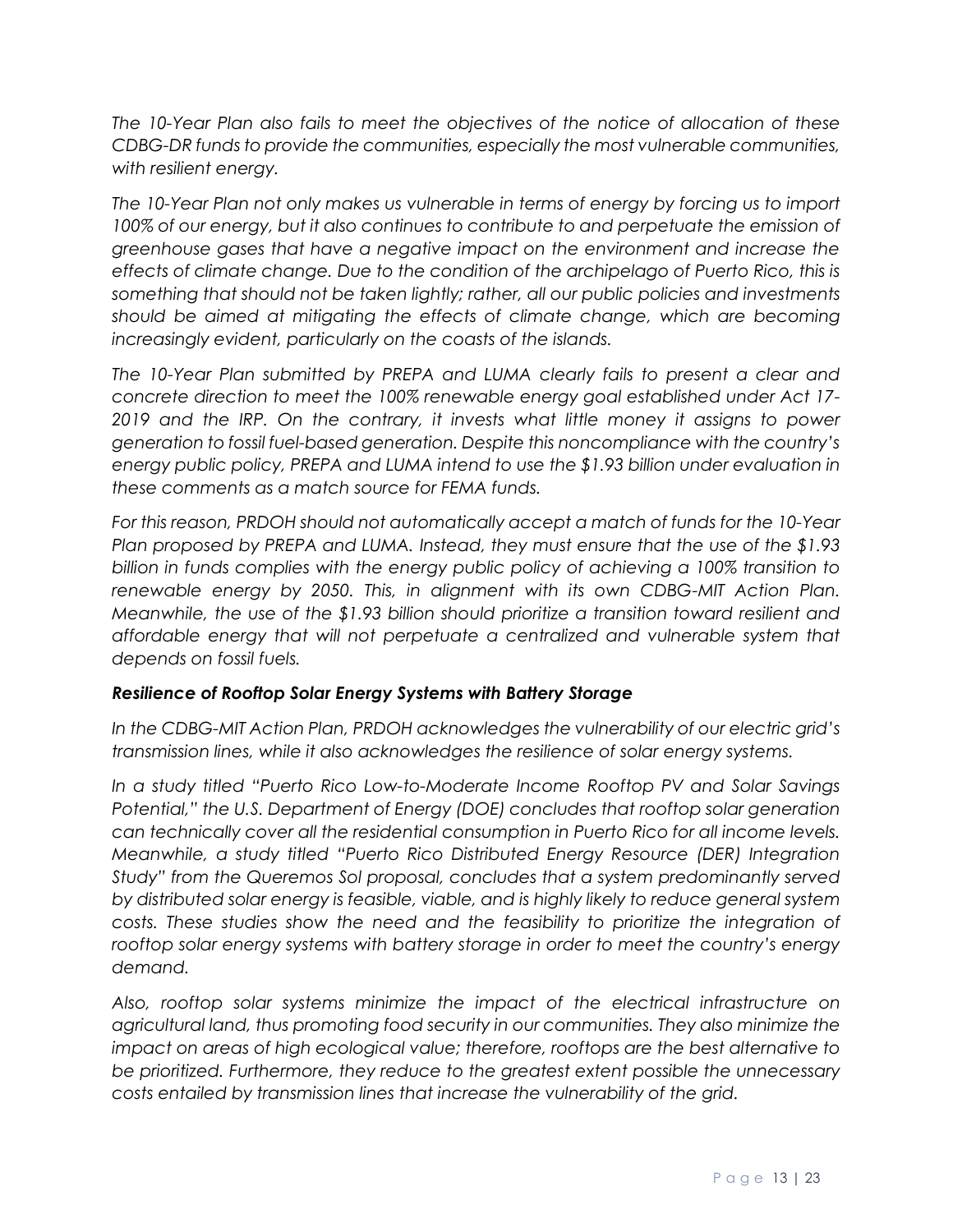*Therefore, the Action Plan for the use and management of the \$1.93 billion in funds should prioritize the integration of rooftop solar energy systems with battery storage.*

#### *Citizen Participation and Public Hearing Process*

*We welcome the new instances of participation and their new formats, while recognizing that there is still plenty of room to continue expanding this vision of inclusion and democracy that should govern this process.* 

*As discussed above, it has been mentioned in the press that the \$1.93 billion under evaluation in this public hearing will be matching funds for FEMA funds, as if the citizen participation process required under the federal allocation notice were a pro forma process. However, we trust the integrity of the participatory processes held by PRDOH and that the recommendations and concerns of the communities will be addressed. Particularly, we request that PRDOH does not automatically accept a match of funds for the 10-Year Plan proposed by PREPA and LUMA, and that it allows a real citizen participation that will result in an effective use of these funds."*

## <span id="page-13-0"></span>PRDOH's response:

PRDOH appreciates all of your recommendations and acknowledges the importance of the use and development of renewable energy, as well as the area of opportunity provided by the implementation of solar energy projects. These renewable energy options are being considered for the Puerto Rico Electrical Power System Enhancement and Improvements Action Plan.

In compliance with the national objectives of the CDBG Program, this Action Plan will be giving priority to disadvantaged populations, such as individuals with low and moderate income.

We invite you to access the Action Plan on November 8, 2021. The Plan will be available in English and Spanish through the following links: [https://cdbg-dr.pr.gov/plan-de](https://cdbg-dr.pr.gov/plan-de-accion-de-red-de-energia/)[accion-de-red-de-energia/](https://cdbg-dr.pr.gov/plan-de-accion-de-red-de-energia/) and [https://cdbg-dr.pr.gov/en/power-grid-action-plan/.](https://cdbg-dr.pr.gov/en/power-grid-action-plan/)

<span id="page-13-1"></span>Comment: Instituto de Competitividad y Sostenibilidad Económica de PR [Summarized Comment]

#### *"ICSE Recommendation #1:*

1. The unmet need and main opportunity to be addressed by the CDBG-DR is that *its grant guidelines incorporate the mandates of Puerto Rico Act 17-2019 for the transformation of the energy sector in their entirety. Act 17 (empowers/enables) the Puerto Rico Energy Bureau (PREB) to work with modern participatory and decision-making principles that will achieve optimal solutions for the electric system in the public interest.*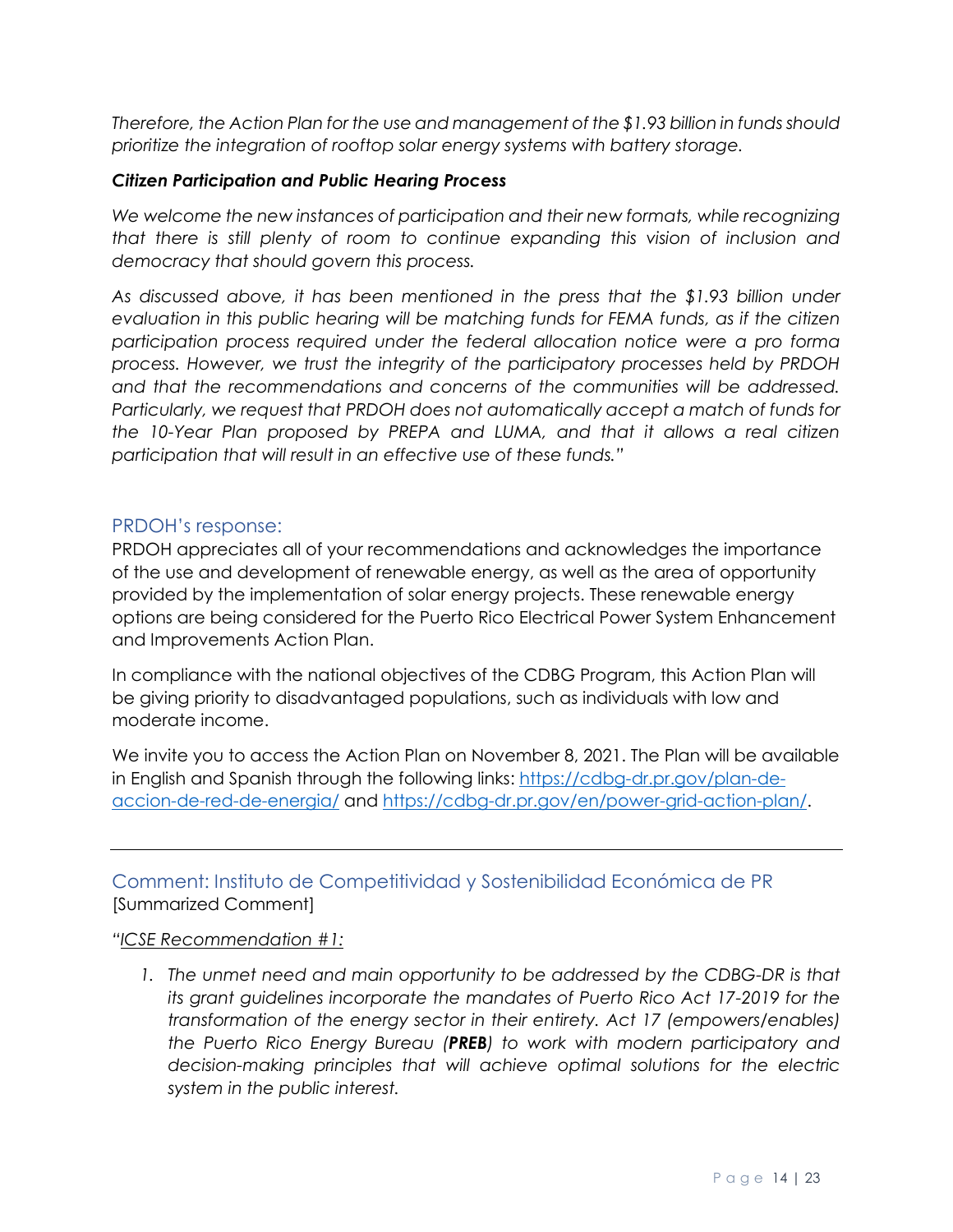*Act 17 provides that all Energy activities and its stakeholders are subject to a transparent regulation by the PREB through its public proceedings and approval processes.* 

*The PREB has made it clear in its proceedings that their duties and responsibilities are assigned by Law, and that the political interests of the Puerto Rico Electric Power Authority, the private interests of LUMA and any other interests are secondary to the policy of Act 17 and the PREB regulations.*

*ICSE has intervened in these regulatory proceedings since 2015, then known as the Energy Commission created under Act 57. We can attest to the PREB's superior legal and institutional capacity to gather consumers and prosumers to create an optimal road map on CDBG grant guidelines and comprehensive programs of national interest that optimize the impact of funding, thus preventing narrow political interests that would segregate funds into a potpourri of uses for taxpayer's money that is well intended, but misdirected.* 

## *ICSE Recommendation #2:*

*2. Under Puerto Rico Laws, PRDOH's actions in compliance with HUD regulations do not substitute or overlap those of the PREB.* 

*ICSE recommends that PRDOH immediately begin a direct coordination with the PREB in order to incorporate PREB's participation and leadership into these Public Hearings, including PREB's official procedures.* 

*Act 17 provides that all electric system investments and programs must comply with the PREB's approval of the Integrated Resources Plan, with open public participation, a transparent adjudication process, and world-class sustainability goals that include:* 

*Long-term mandates for Puerto Rico to achieve 100% renewable energy generation by 2050, and 50% energy efficiency by 2040.* 

*Ceasing coal-fired power generation by 2028.* 

*Shorter-term objectives include 10% energy efficiency and 40% renewable energy generation by 2025.* 

*A reduction in energy bills, about which neither LUMA nor PREPA have expressed their capacity to achieve it.* 

*A plan to attain the transparency, equity, justice, efficiency, and resilience goals and principles of our energy policy in Puerto Rico.* 

#### *ICSE Recommendation #3:*

*ICSE recommends PRDOH that CDBG-DR funds should be directed to projects, programs and initiatives located close to energy users and consumers/prosumers, thus avoiding to the greatest extent possible the use of these funds for the improvement of centralized utilities that are distant from consumer locations.*

*This use of funds stems from the adoption by Vivienda of the Distributed Energy Resources system as a model to reconfigure the electric power service on the Island with CDBG-DR*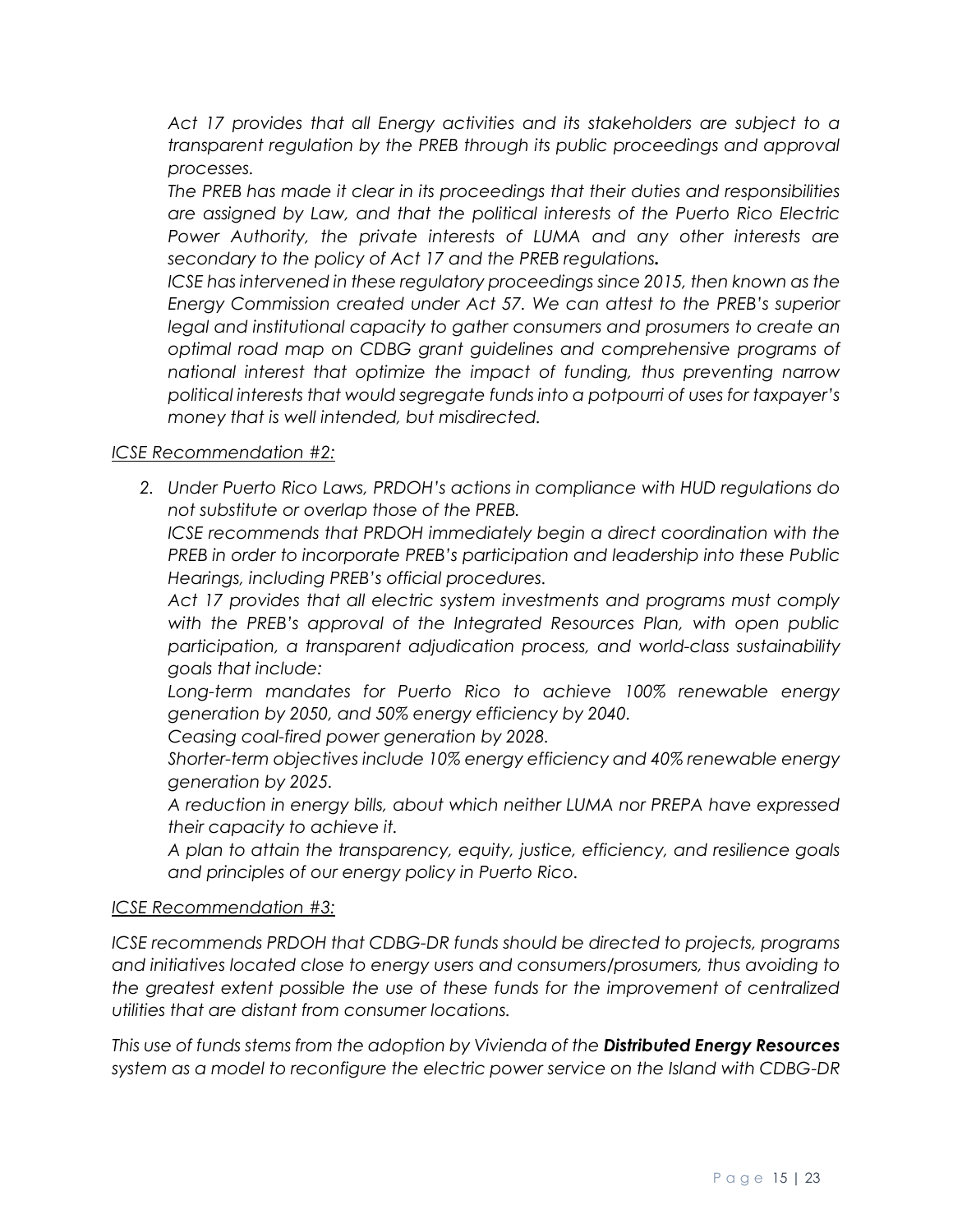*investments. The funds may be used directly by eligible subrecipients, which creates an opportunity to promote mini and microgrids close to consumer/prosumer locations.* 

*The PREB, DEDC, key municipalities, non-governmental agencies, and nonprofit partner entities should be provided with direct financing to implement and carry out the Distributed Energy Resource project.* 

*In adopting Distributed Energy Resources, PRDOH will turn consumers into prosumers, in compliance with HUD's national objectives to benefit low-and moderate-income individuals, eliminate slum or blight, and address the urgent energy needs of disadvantaged areas in Puerto Rico.* 

#### *ICSE Recommendation #4:*

*PRDOH should also be aware that the energy sector in Puerto Rico is regulated by the PREB under Act 17-2019 and other public laws currently in effect.*

*PREB's existing procedures, such as the IRP, FEMA\_ [sic], PREPA's 10-Year Plan, Grid Optimization, Remediation Plan, Energy Efficiency Regulation, and many others, are directly relevant to the projects that will be financed with this allocation. Therefore, the PREB should be centrally consulted during the process for the approval of the CBDG-DR Action Plan.* 

#### *ICSE Recommendation 5:*

*ICSE recommends that PRDOH adopt a planning process where financing priority is given to projects that will directly address the needs of the disadvantaged, underserved, and vulnerable populations. In adopting this planning policy, federal funds will be allocated with high priority to address the unmet needs of vulnerable and underserved low-and moderate-income communities.* 

#### *ICSE Recommendation 6:*

*ICSE recommends that the 5% administrative limit be used to provide capacity planning and development directly to vulnerable and disadvantages communities and organizations, in order to enable them to be empowered in the execution of their own energy projects as prosumers, energy communities, and more. This 5% should be distributed among non-governmental organizations and communities in order to develop capacity for the projects they are promoting.* 

#### *ICSE Recommendation 7:*

*ICSE recommends promoting the use of revolving funds as a model to provide federal funds to disadvantages communities and organizations, to the greatest extent possible.* 

*By adopting this model, the funds approved for communities and organizations may be recovered through affordable energy rates, as result of the operation of these energy project, thus creating a positive cash flow that will go back to the original recipient and*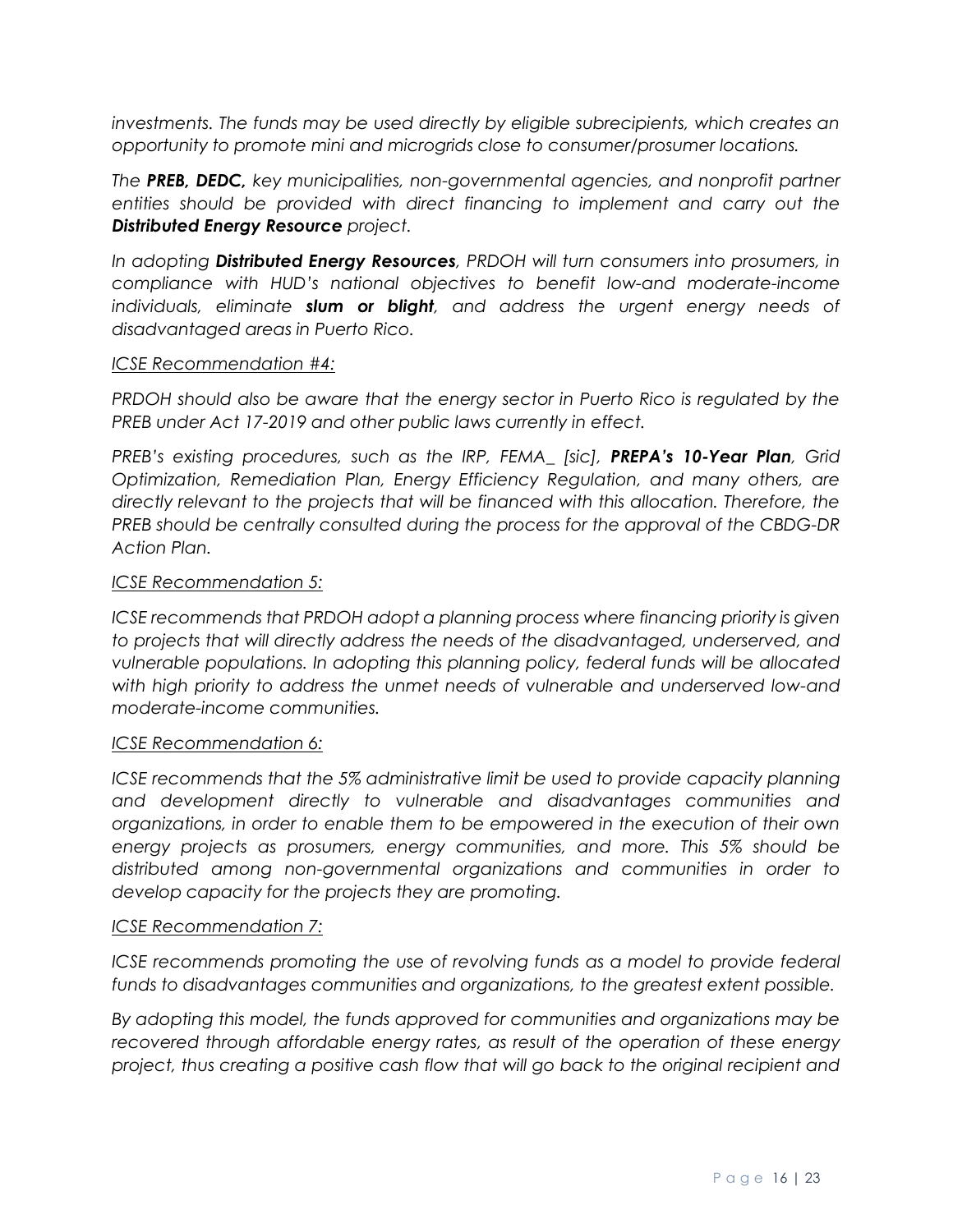*may be reused for eligible economic development activities, as provided in the regulation with regard to the use of project income.* 

*Private financial institutions should be invited to participate in the creation of successful revolving fund models that can include their experience and financial capacity to expand the scope of the appropriate federal amount.* 

#### *ICSE Recommendation 8:*

*ICSE recommends that PRDOH focus the use of federal improvement funds on projects that are located closer to energy consumers and prosumers, such as:* 

- *1. The inclusion of solar projects owned by consumers in DERs; 2) mini and microgrids,*
- *2. Energy cooperatives and communities, and 3) other community-based models*

#### *ICSE Recommendation 9:*

ICSE recommends that PRDOH require that all projects have a *Resiliency Impact Statement* containing a detailed summary of the specific benefits that each project will provide to the disadvantaged communities and the ways in which each project minimizes and prevents long-term risks related to the energy privatization events at the communities being served."

## <span id="page-16-0"></span>PRDOH's response:

PRDOH has met with stakeholders in order to receive recommendations regarding the Puerto Rico Electrical Power System Enhancement and Improvements Action Plan. It has also consulted entities in the economic, community, and industrial sectors, among others, in order to ensure that participation is as complete and diverse as possible during the plan's development. It has also held meetings with the Federal Technical Coordination Team (**TCT**) as part of its efforts to develop the plan.

In order to distribute these funds, PRDOH must meet the national objectives established by the HUD, prioritizing low- and moderate-income individuals, as well as those with urgent needs. PRDOH recognizes the importance of all of the parties involved in this process and will continue its efforts to ensure that participation during this plan's development is diverse, open, and transparent.

We thank you for your contribution to the Puerto Rico Electrical Power System Enhancement and Improvements Action Plan. PRDOH will take your suggestion into consideration as it continues to develop the plan.

#### <span id="page-16-1"></span>Comment: Sheila Algarin

*"1) What does LUMA or PREPA plan to do to address the hundreds of complaints*  regarding utility poles that are about to collapse on urban residential properties? One of *them has gone to LUMA's Customer Service Office in person five times and they are not*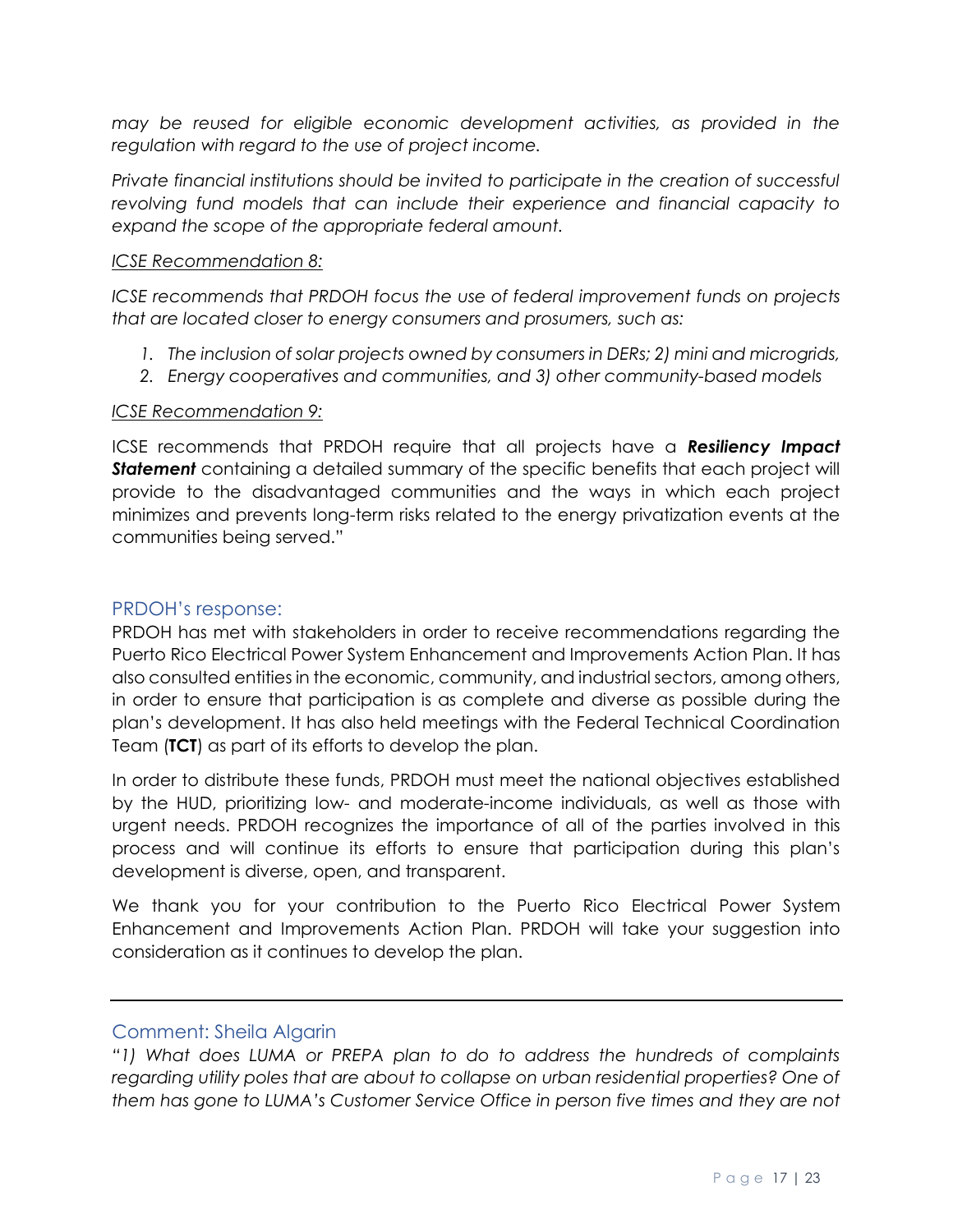*doing anything to follow up on these complaints. The Customer Service supervisors do not want to communicate with technical personnel to follow up on these complaints.*

*2) Which agency or entity is in charge of auditing LUMA's technical services? Is it the Energy Bureau, or is it some other agency or overseeing entity?*

*3) Was LUMA exonerated from lawsuits for damages to third parties due to negligence or inefficiency in addressing complaints promptly before damages occur?*

## <span id="page-17-0"></span>PRDOH's response during the public hearing:

Thank you very much for your comment. It has been recorded and will be part of the record for this public hearing. The CDBG-DR Electrical Power System Enhancement and Improvements Action Plan will be published soon. The estimated publication date is November 8, 2021. Once the draft is available to the public, the public comments period will begin, which will last 45 days. In that Plan, you will be able to see the analyses completed and the programs proposed for addressing the Island's energy needs. We invite you to review it and comment on it.

## <span id="page-17-1"></span>Comment: Michael Mount

*"NA"*

#### <span id="page-17-2"></span>PRDOH's response:

To stay up to date on this process for developing the Electrical Power System Enhancement and Improvements Action Plan, you can visit the following website in Spanish or in English <https://cdbg-dr.pr.gov/plan-de-accion-de-red-de-energia/> or in English<https://cdbg-dr.pr.gov/en/power-grid-action-plan/>

<span id="page-17-3"></span>Comment: Mari Bonnet *"None"*

#### <span id="page-17-4"></span>PRDOH's response:

To stay up to date on this process for developing the Electrical Power System Enhancement and Improvements Action Plan, you can visit the following website in Spanish or in English <https://cdbg-dr.pr.gov/plan-de-accion-de-red-de-energia/> or in English<https://cdbg-dr.pr.gov/en/power-grid-action-plan/>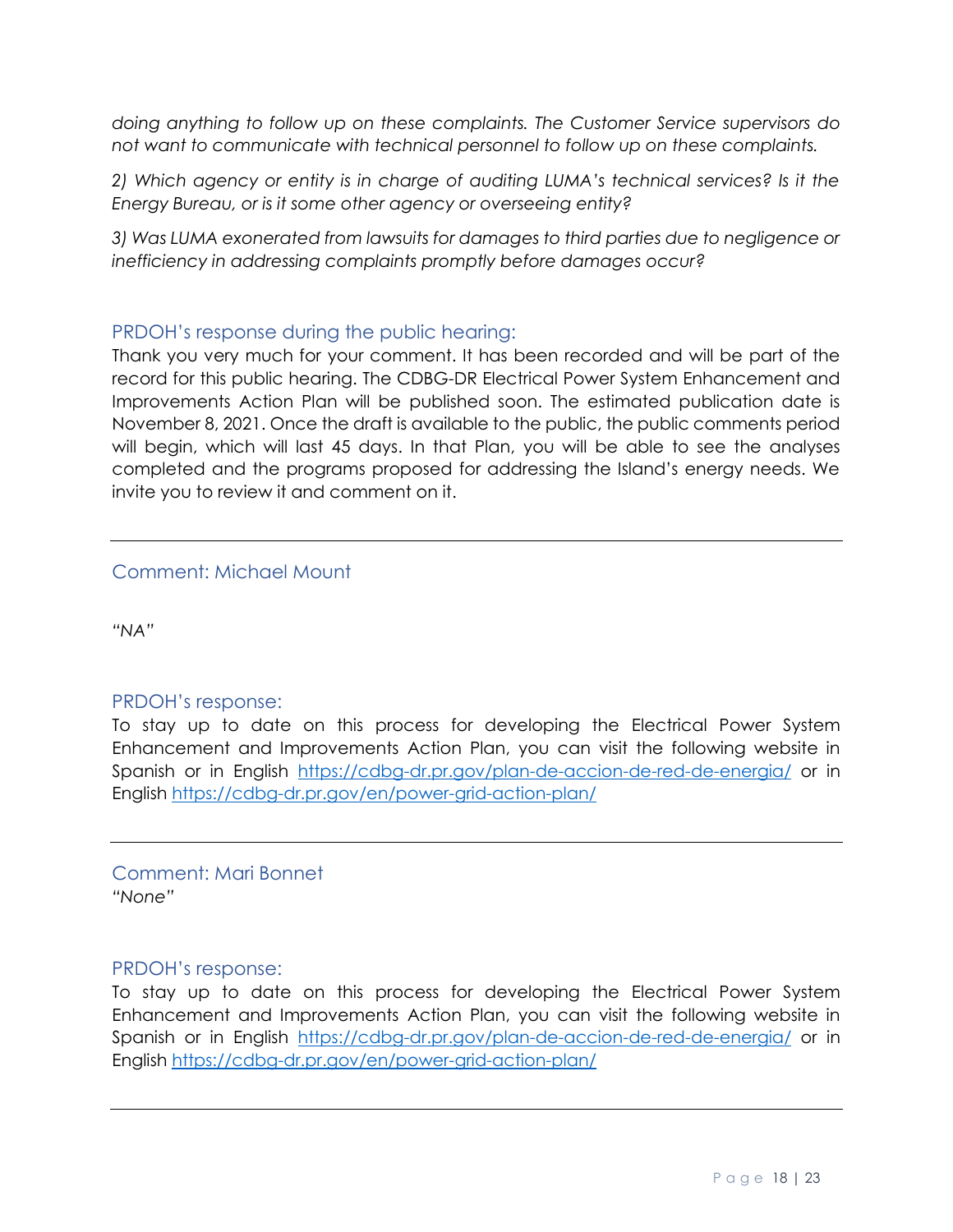## <span id="page-18-0"></span>Comment: Ana

"What are the federal fund [sic] for and how can they be applied for and can *organizations participate"*

## <span id="page-18-1"></span>PRDOH's response during the public hearing:

"Thank you very much for your interest in the CDBG-DR funds for energy. The CDBG-DR funds for improvements to the electric power system offer a unique and important opportunity for these beneficiaries to undertake highly impactful, strategic activities intended to cover the necessary costs and mitigate the risk of a disaster to their electric power systems; improve system reliability, resilient, efficiency, and sustainability; and bolster the long-term financial viability of each system. Non-government, community, or nonprofit organizations may be eligible to receive CDBG-DR energy fund allocations if they meet the requirements established for the programs. If eligible, they will be responsible for covering all operation and maintenance costs with non-federal funds."

## <span id="page-18-2"></span>Comment: Ivonne

*"When are you going to start calling the R3 participants to evaluate panels and water tanks"*

## <span id="page-18-3"></span>PRDOH's response:

Thank you very much for your comment. As established in its guidelines, the CDBG-DR Community Energy and Water Resilience Installations Program (CEWRI) assists R3 Program participants, providing "energy and water efficiency improvements to promote resilience with installing photovoltaic (PV) systems with battery backup for critical loads and water storage system."

For further information regarding R3 Program processes, you may access its guidelines, which are available in Spanish at [https://cdbg-dr.pr.gov/download/programa-de](https://cdbg-dr.pr.gov/download/programa-de-reparacion-reconstruccion-o-reubicacion-2/)[reparacion-reconstruccion-o-reubicacion-2/](https://cdbg-dr.pr.gov/download/programa-de-reparacion-reconstruccion-o-reubicacion-2/) or in English at [https://cdbg](https://cdbg-dr.pr.gov/en/download/home-repair-reconstruction-or-relocation-program-2/)[dr.pr.gov/en/download/home-repair-reconstruction-or-relocation-program-2/.](https://cdbg-dr.pr.gov/en/download/home-repair-reconstruction-or-relocation-program-2/)

The CEWRI Program guidelines are also available in Spanish at [https://cdbg](https://cdbg-dr.pr.gov/download/programa-instalaciones-comunitarias-para-la-resiliencia-energetica-y-de-abastecimiento-de-agua/)[dr.pr.gov/download/programa-instalaciones-comunitarias-para-la-resiliencia](https://cdbg-dr.pr.gov/download/programa-instalaciones-comunitarias-para-la-resiliencia-energetica-y-de-abastecimiento-de-agua/)[energetica-y-de-abastecimiento-de-agua/](https://cdbg-dr.pr.gov/download/programa-instalaciones-comunitarias-para-la-resiliencia-energetica-y-de-abastecimiento-de-agua/) or in English at [https://cdbg](https://cdbg-dr.pr.gov/en/download/community-energy-and-water-resilience-installations-program-2/)[dr.pr.gov/en/download/community-energy-and-water-resilience-installations-program-](https://cdbg-dr.pr.gov/en/download/community-energy-and-water-resilience-installations-program-2/)[2/.](https://cdbg-dr.pr.gov/en/download/community-energy-and-water-resilience-installations-program-2/)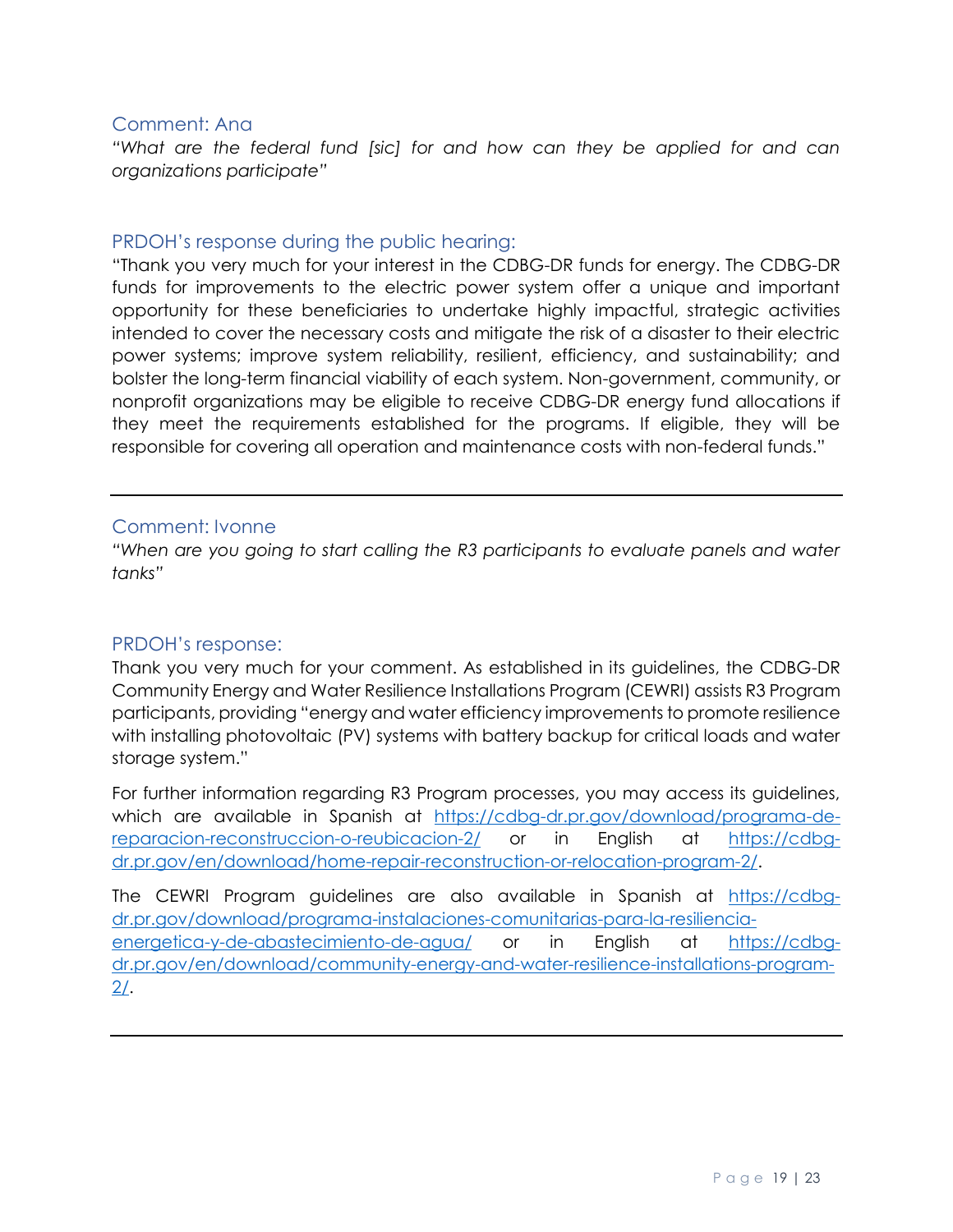## <span id="page-19-0"></span>Comment: Vanessa Colón Almenas

*"Many people don't have internet access at home or smartphones. Will the Action Plan be available at the Department of Housing in paper form for people who want to read it? Thank you very much."*

## <span id="page-19-1"></span>PRDOH's response during the public hearing:

"Thank you, Mrs. Colón. Yes, we'll have it available at our offices."

## <span id="page-19-2"></span>Comment: Ivette Ortiz

*"Hi, the sound quality for the cdbr [sic] youtube stream was bad, the audio was playing in both English and Spanish at the same time. It's a shame there weren't other options."*

#### <span id="page-19-3"></span>PRDOH's response:

PRDOH regrets the difficulties you experienced during the first public hearing on the development of the Electrical Power System Enhancement and Improvements Action Plan.

PRDOH believes that it is of the utmost importance to provide accessible and robust orientation regarding the plan to all citizens and stakeholders. As part of our efforts to achieve this goal, the first public hearing, held on October 20, 2021, was streamed on YouTube and Facebook, and it was broadcast on the radio station WIPR 940AM. This activity was recorded and is available on the CDBG-DR Puerto Rico YouTube channel in Spanish [https://www.youtube.com/watch?app=desktop&v=mYNkugnEujM&t=4s](https://www.youtube.com/watch?app=desktop&v=mYNkugnEujM&t=4s%20%20) and English [https://www.youtube.com/watch?v=TOguXPaCp6E.](https://www.youtube.com/watch?v=TOguXPaCp6E%20)

Once the draft for the Action Plan is published on November 8, a period of 45 days will be provided for the public to submit their comments on the plan. All of the questions concerning the energy plan that are sent to PRDOH will be answered and included as attachments in the Action Plan once it is approved by the HUD and published on the CDBG-DR website.

Afterwards, PRDOH will hold a second public hearing on December 8, 2021.

For further details regarding the Electrical Power System Enhancement and Improvements Action Plan, you may follow this link to visit the CDBG-DR website, available in Spanish and English at [https://cdbg-dr.pr.gov/plan-de-accion-de-red-de](https://cdbg-dr.pr.gov/plan-de-accion-de-red-de-energia/)[energia/](https://cdbg-dr.pr.gov/plan-de-accion-de-red-de-energia/) and [https://cdbg-dr.pr.gov/en/power-grid-action-plan/,](https://cdbg-dr.pr.gov/en/power-grid-action-plan/) respectively.

We thank you for your comment and we hope to count with your participation during the development of this Action Plan.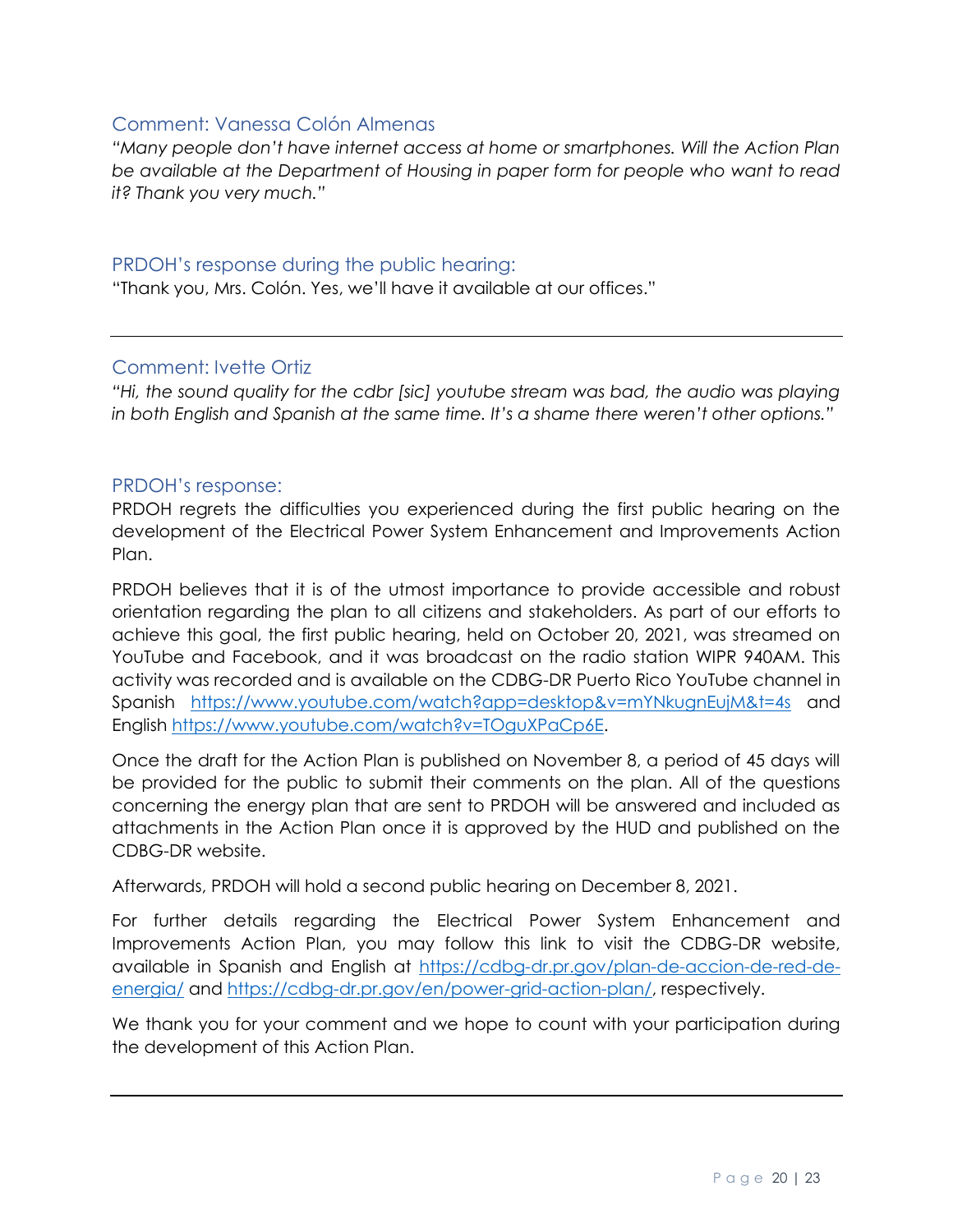## <span id="page-20-0"></span>Comment: Carlos A. Velázquez López

*"I understand that in Puerto Rico there are currently some 40,000 or more photovoltaic systems installed on the roofs of private residences. An effective use for some of the funds from this program would be to explore the development of virtual solar power plants that interconnect thousands of homes in photovoltaic batteries that can also be used by the PREPA and LUMA to reduce demand during peak consumption hours. This is a systemic solution that is being used in other countries such as Germany and should be explored in Puerto Rico."*

## <span id="page-20-1"></span>PRDOH's response:

Thank you very much for your comment regarding the development of the Puerto Rico Electrical Power System Enhancement and Improvements Action Plan. PRDOH recognizes the importance and potential of photovoltaic systems on the Island.

Your suggestion will be taken into consideration when developing the plan. The Action Plan will be published on the CDBG-DR website on November 8, 2021, and it will be available in Spanish and English through the following links [https://cdbg-dr.pr.gov/plan](https://cdbg-dr.pr.gov/plan-de-accion-de-red-de-energia/)[de-accion-de-red-de-energia/](https://cdbg-dr.pr.gov/plan-de-accion-de-red-de-energia/) or [https://cdbg-dr.pr.gov/en/power-grid-action-plan/.](https://cdbg-dr.pr.gov/en/power-grid-action-plan/) After it is published, a second public hearing will be held where you may respond to what is established in the plan.

## <span id="page-20-2"></span>Comment: Lorena Vélez – Earthjustice

*"The CDBG-DR funds constitute a unique opportunity to achieve Puerto Rico's energy goals, which seek to create a power grid that is resilient to natural disasters. They also*  respond to the need for protecting lives and preventing dependency on the *interconnected system that forms part of the transfer and distribution of electricity. Therefore, through this letter, we request that the CDBG-DR funds be distributed to address the problems affecting the power grid in a way that they are directed at*  facilitating the installation of photovoltaic systems on roofs with batteries, because these *are the most resilient systems for the climate and geographic reality in Puerto Rico. We also ask that they be implemented in low- and moderate-income homes and that the use of funds for solar energy systems at industrial scales be categorically refused. We would also like to direct your attention to the fact that the Government of Puerto Rico is alleging that these funds will be used to match FEMA funding for electric power systems. This is without taking into consideration public supply, and without providing guarantees of a proper legal process that is required by administrative law, in such a way that they have jumped to a conclusion regarding how to use the funds, thereby predetermining the process. Therefore, we reiterate the need for public participation and for alliances with community-based organizations. We sustain that it is the people who can best identify their own needs and the direction that all public policy affecting them should take. We therefore Ask PRDOH to provide all documents related to the distribution of CDBG-DR funds in Spanish."*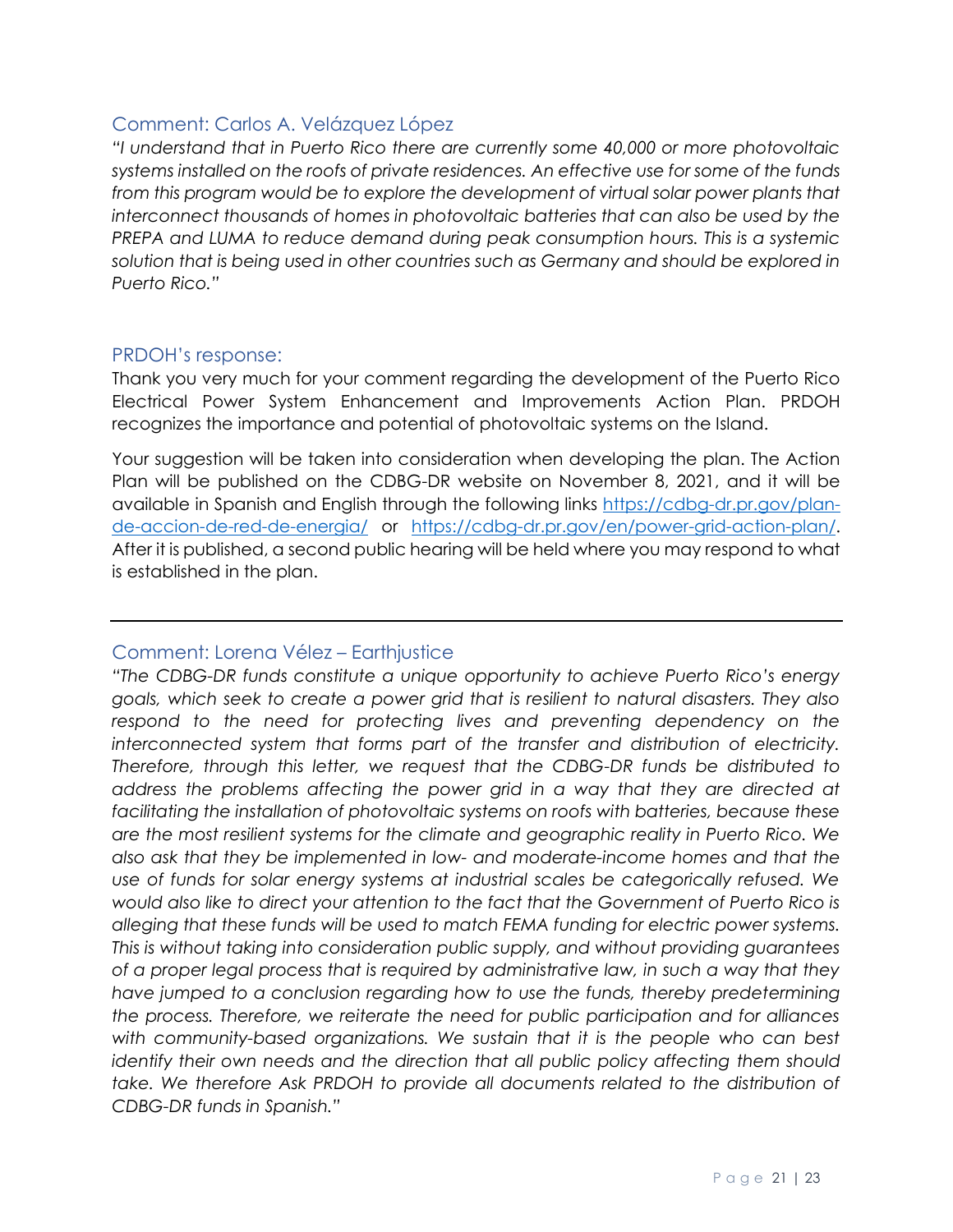## <span id="page-21-0"></span>PRDOH's response:

Currently, the Community Energy and Water Resilience Installations Program (CEWRI) is in operation, and it collaborates with other CDBG-DR programs to provide single-family homeowners, businesses, and public installations with energy and water efficiency improvements to promote resilience with installing photovoltaic (PV) systems with battery backup for critical loads and water storage system.

As part of the national CDBG goals, assisting vulnerable populations such as low- and moderate-income individuals has been identified as a priority. The matching of CDBG funds is an eligible activity, but it is not the only option. The public, community entities, non-government organizations, among others, may be selected to receive grants.

As administrator of this fund allocation, PRDOH assumes the responsibility of monitoring the proper and efficient use of these funds in compliance with all regulations and statutes applicable to the Plan and its proposed activities. As with other CDBG-DR programs, the Action Plan will have a transparency website where documentation related to the use and management of funds may be accessed, along with any contracts with subrecipient entities.

PRDOH thanks you for your time and participation regarding the CDBG-DR funds for the Optimization of Puerto Rico's Power Grid. PRDOH considers public participation essential to the process of developing the action plan for optimizing the power grid. We invite you to visit this website to stay up to date on key dates and activities for the energy Action Plan: <https://cdbg-dr.pr.gov/plan-de-accion-de-red-de-energia/> for the version in Spanish or<https://cdbg-dr.pr.gov/en/power-grid-action-plan/> for the version in English.

## <span id="page-21-1"></span>Comment: Carmen Santiago González

*"The case of Ponce en Marcha is still pending in the Court of First Instance, Superior Court of Ponce. In this case, the Electric Power Authority appears as a defendant. The judgment issued requires the PREPA to carry out a substantial amount of work in Ponce. Given the fiscal crisis and the effects of PROMESA, compliance with the judgment has been postponed. However, the availability of CDBG funds for electricity provides an opportunity for complying with the judgment using available federal funds. In this way, the obligation to the Autonomous Municipality of Ponce can be met and a portion of the available funds can be put to good use."*

## <span id="page-21-2"></span>PRDOH's response:

PRDOH thanks you for your participation and agrees that collaboration with other entities, agencies, organizations, and citizens is a vital factor in the process of implementing and executing this Action Plan. The notice from the federal record (Vol. 86, No. 117), which awards and governs the use of funds for optimizing the power grid in Puerto Rico,